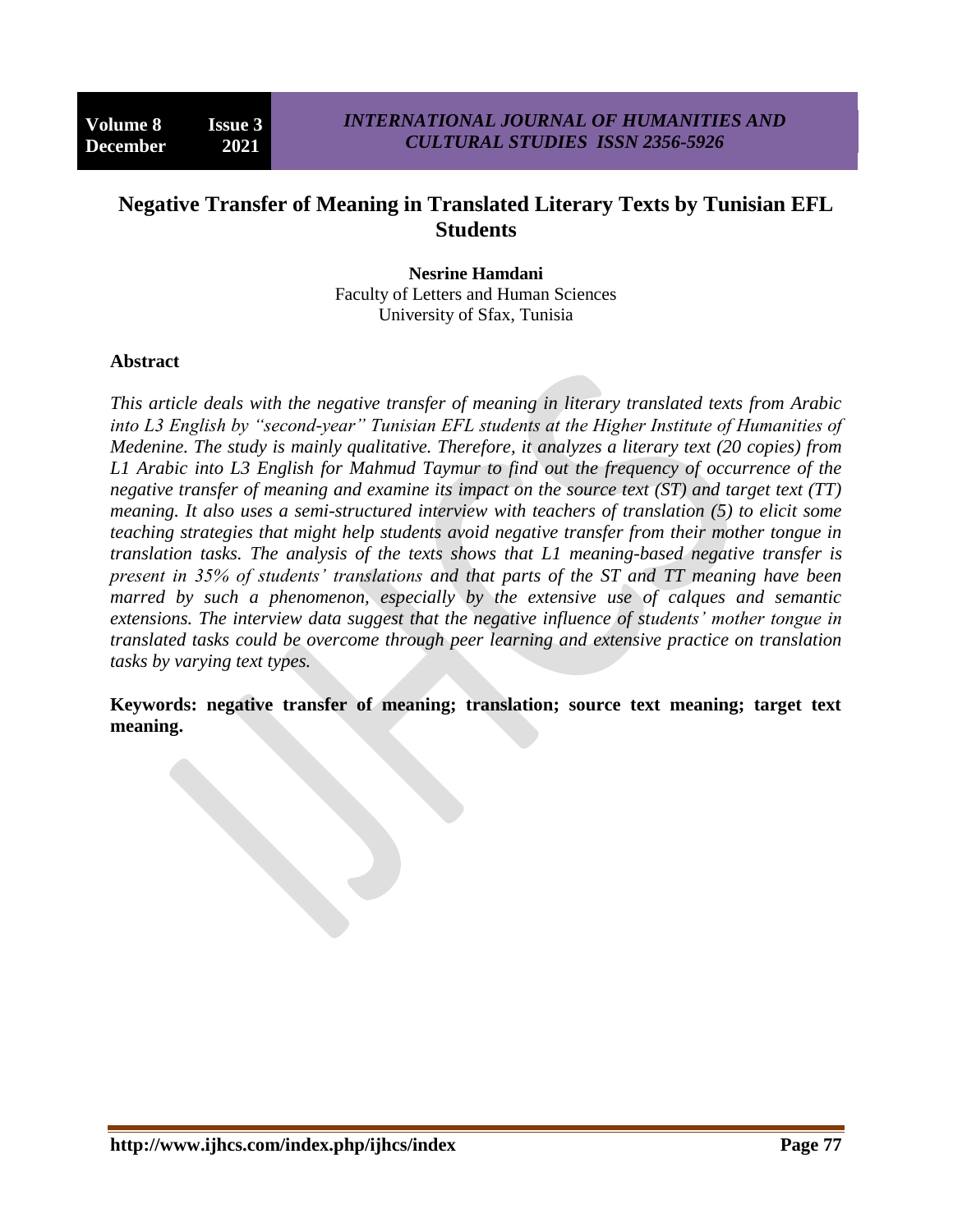## **1. Introduction 1.1. Background to the Study**

Translation is the interpretation of a source text meaning and the production of an equivalent text in another language (Hassan, 2014, p. 1). It is thus a process that is concerned with meaning across languages. Translation, in its essence, is a science, an art, and a skill. It is a science in that it requires complete knowledge of the structure of the two languages under study. It is an art as it necessitates artistic talent to reconstruct the original text. It is also a skill as it demands the ability to overcome the difficulty during the process of translation (ibid, p. 1). The most important task for translation "lies in the preservation of "meaning" across two different languages" (House, 1977, p.25). However, some learners of translation, especially at the early stages of learning, wrongly think that translation is a matter of word-for-word process. Hence, translation for them is no more than a mechanical process (Qassim, 2017, p. 10). In this way, they copy the ST phrases and words and translate them out of context (i.e., without taking into consideration the linguistic and cultural differences of the target language text (TLT). That is to say, they transfer meaning literally which results in a weak and boring translation. Such a phenomenon is known as transfer of meaning which is found to be more frequent in translation tasks than in free production tasks (Ringbom, 1987, p.118). Henceforth, the present study is undertaken within transfer research. It attempts to lay bare the phenomenon of negative transfer of meaning from learners" L1 Arabic into the TL (English) within the Tunisian context, an area that remains underexplored. The main purpose behind the current study is to illuminate the negative impact of L1 meaning-based transfer on the ST and TT meaning and offer some teaching strategies that might help learners of translation skip over the intrusion of their L1 in their translations.

# **1.2. Statement of the Problem**

This paper seeks to investigate the presence of L1 lexical negative transfer of meaning in L3 written translation by Tunisian EFL students and its impact on the ST and meaning. It also attempts to offer some strategies that might be used to help learners of translation skip over the negative influence of their L1 when translating into English.

# **1.3. Research Aims**

The present article is guided by the following aims:

- 1. Investigate the frequency of meaning-based negative transfer in written translated texts (from L1 Arabic into L3 English) by $2<sup>nd</sup>$  year students at the Higher Institute of Humanities of Medenine.
- 2. Examine the impact of L1 meaning-based negative transfer on the ST and TT meaning.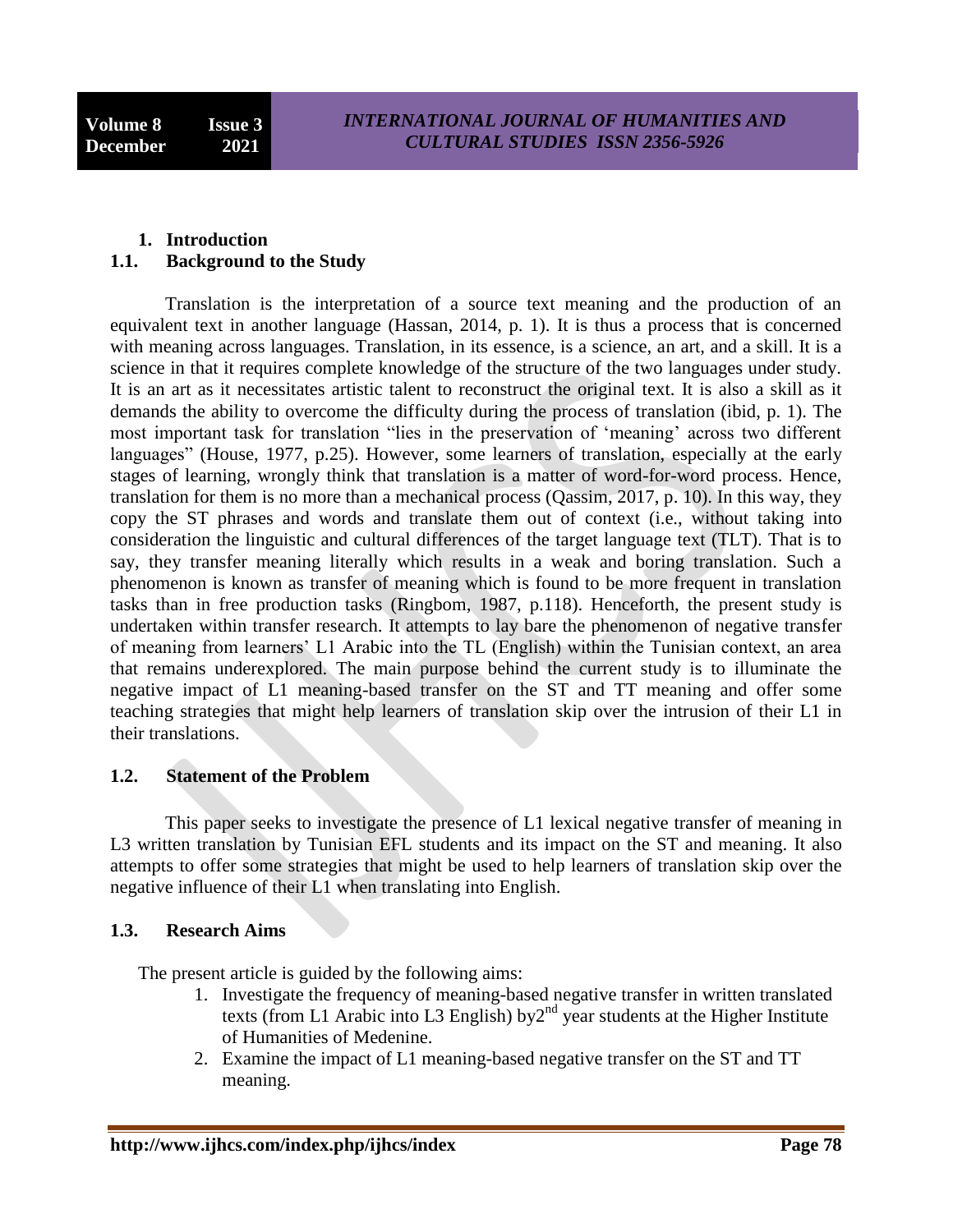3. Suggest some teaching strategies that might help students avoid such kind of transfer while translating from their L1 Arabic into L3 English.

## **1.4. Research Questions**

In the light of the aforementioned aims, the present article seeks to answer the following questions:

- 1. How much do "second-year" students at the Higher Institute of Humanities of Medenine use L1-meaning- based features when translating from their L1 Arabic into L3 English?
- 2. To what extent does L1 meaning-based negative transfer distort the ST and TT meaning?
- 3. How can the occurrence of these interference phenomena (lexical) be avoided?

#### **2. Literature Review 2.1. Interference and Transfer**

Interference, known also as negative transfer, was one of the first terms used to describe L1 influence on L2 learning (Lado, 1957, Weinreich, 1953). Lott (1983) defined interference as "errors in the learner"s use of the foreign language that can be traced back to the mother tongue" (p. 256). Similarly, Dulay, Burt and Krashen (1982) defined interference as "the automatic transfer, due to habit of the surface structure of the first language onto the surface of the target language" (p. 22). Interference is generally rarely used anymore and the phenomenon is now referred to as transfer or cross-linguistic influence.

As for the term transfer, shades of uncertainty and ambiguity revolve around it. There is disagreement among scholars in defining the concept of transfer and it is difficult to give only one definition for transfer that covers all the different associated aspects. One of the broad definitions of the term 'transfer' is offered by Odlin (1989). His definition is regarded as broad enough to encompass different viewpoints related to "transfer". According to Odlin (1989, p. 27), "transfer is the influence resulting from similarities and differences between the target language and any other language that has been previously (and perhaps imperfectly) acquired". Odlin"s definition will be used in the present study.

Language transfer may be either positive or negative. The former takes place when the patterns of the L1 and the TL are similar and it facilitates the acquisition of the L2, while the latter type occurs when the patterns are different and it hinders the learning of a new language and thus leads to errors (Ellis, 1995, p. 29). As for this study, it only focuses on negative transfer that leads to lexical errors and the terms transfer and interference will be used interchangeably as the focus is on negative transfer.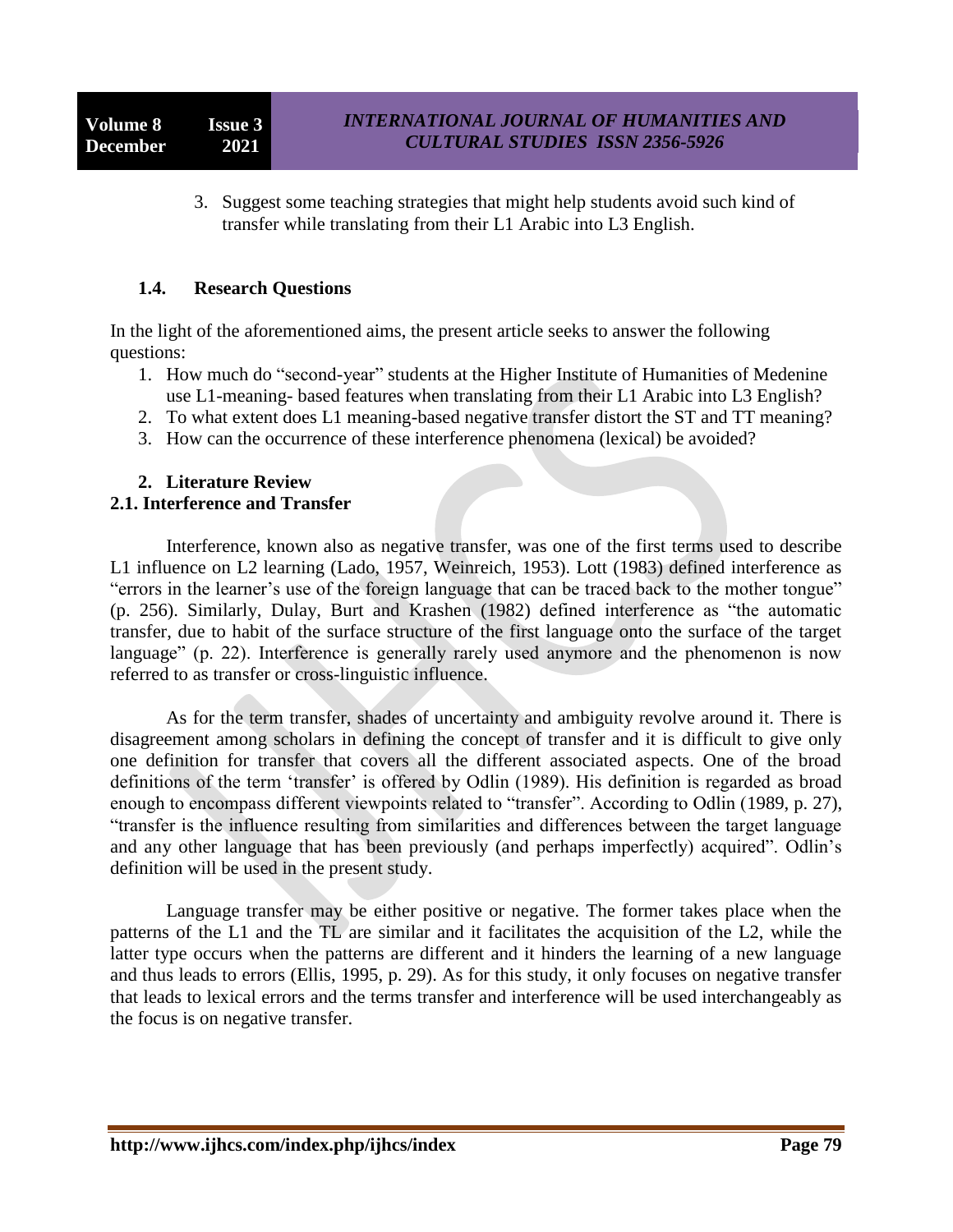## **2.2. Transfer in Translation**

Translation is a human activity, thus the text that is translated into the TL should have a copy of the original one (ST) and have the same effect without any deformity. However, at the early stages of learning translation, some learners wrongly think that translation is a matter of word-for-word process. Hence, translation to them is no more than a mechanical way (Qassim, 2017, p. 10). This problem is most common when the SL and TL are typologically distant such as in the case of Arabic and English as they belong to two different language families (Semitic and Germanic, respectively).

Learners of translation most often take translation as a word-for-for-word or phrase-tophrase process. This method of translation may not be acceptable and sometimes it may lead to absolute non-sense, particularly when they translate phrasal verbs, idioms or proverbs in the SL to their equivalent in the TT. This phenomenon of word-for-word translation is known as interference in translation (Benson, 2002, p. 69). According to Munday (2008, p. 5), the ST and SL are subject to change when translated into a TL; this is referred to as interlingual translation. He argued that, for this interlingual translation to reach the same or approximate meaning in the TT, there must be an "equivalence in meaning" (ibid, p. 37). Thus, there may be "some difference in the structure and terminology of languages" (ibid, p. 38).

According to Vijver (2007, p. 1), there are options of adoption and adaptation in translation. Adoption is a close translation of an instrument in a TL, while adaptation refers to the use of terms that approximate the target culture (ibid, p. 1). By adopting and adapting, new ideas and literary standards have influenced the TTs throughout the centuries by means of positive and/or negative transfer. In other words, there could be "valorization of the foreign language", "since the ST meaning is couched in language that is very culture-bound and to which the TL can never fully correspond" (Munday, 2008, p. 29) or even "devaluation of the translation" (as the TT may not reach the heights of the ST), making the TTs more accessible to cultures with less foreign terminology" (ibid. 29).

Negative interference may occur in literal translation. In this regard, Newmark (1988, p. 45) claimed that the word order of the ST is usually kept intact in the TT and the words are usually translated out of context into the TT in literal translation. Marina argued that the solid rules and patterns of one"s native language tend to be the main cause for the interference phenomena between L1 and L2.

Traces of linguistic interference in translation have been attested in many studies. For instance, Galvao (2009) attempted to investigate traces of linguistic interference in English translated academic abstracts (50 abstracts selected from different fields: humanities, history, social sciences, natural sciences and technology) by native Portuguese speakers. Her study specifically sought to find out the most frequent types of linguistic interference (lexical, syntactical, and pragmatic) and provide solutions to avoid its occurrence. As the focus of the present study is on lexical transfer, only findings on this type of transfer will be reviewed.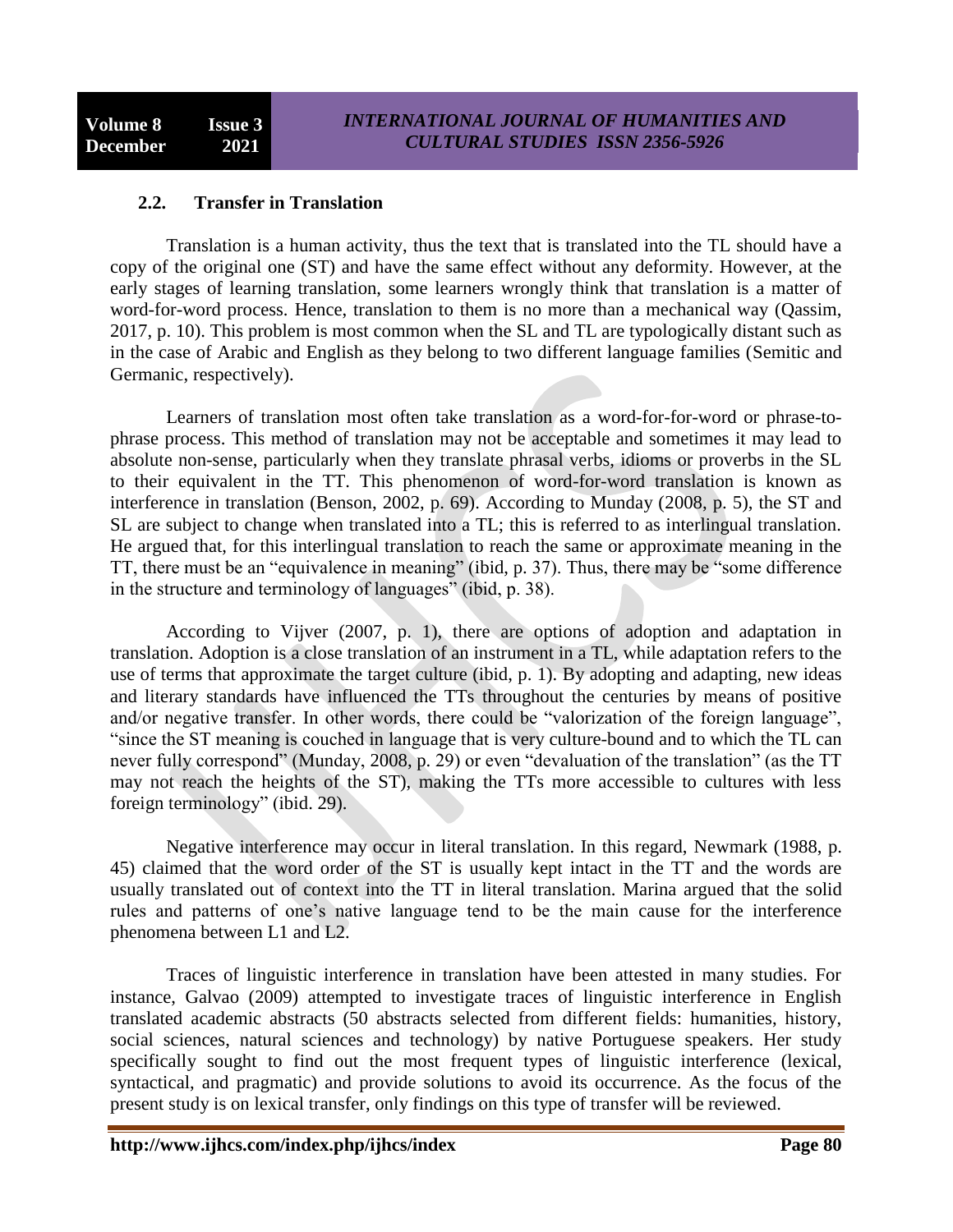The analysis showed that lexical intrusion is manifested mainly through the use of L1-L2 false cognates (e.g., L1 word "*espécie'* and L2 word "specie") (Galvao, 2009, p. 14). Another manifestation of lexical interference found in Galvao"s data is redundancy exemplified by the use of "the reason why" twice under the influence of a Portuguese common phrase. However, this resulted in a loss of meaning of the TT (ibid, p. 15). The occurrence of redundancy has been attributed to the lack of understanding of the ST and the level of fluency between the ST and the TT. In other words, the lack of understanding caused the translator to split the long sentence into smaller ones. Yet, not all information from the ST was translated into the TT. This is what Munday (2008,p. 115) called "laws of interference" and there was a literal translation of an ST word (Galvao, 2009, p. 15).

Regarding the frequency of occurrence of linguistic interference in the different types of abstracts, it is found that interference phenomena are more frequent in humanities, social sciences and history (44%) than in technology and natural sciences (12%). Galvao suggested that this could be because humanities, social sciences and history have wordier abstracts and tend to be much more subjective than the former ones. In other words, figures are generally more important than words and arguments in the areas of technology and natural sciences (p. 20).

In a different setting, Hanafi(2014) sought to investigate the role played by French in the frequency of errors made by Algerian university students in English- translated texts. To elicit transfer data, students were given two versions of written texts to be translated into English: a text to translate from French into English (version A) and then the same text is to be translated from Arabic into English (version B). The error analysis showed that the students produced more errors in the second version of translation than in the first one. Lexical errors made in version A were mainly manifested through the use of borrowing of French words, such as "langue" instead of "languages", "*fautes'* instead of "mistakes, "*tache'* instead of "task" (Hanafi, 2014, p. 34). As for the lexical errors made in version B, they were mainly marked by redundancy, such as in "language known as double or bilingual" which occurred three times (ibid, p. 35). The use of redundancy is attributed to the Arabic influence because redundancy is a typical feature of the Arabic language, while it is not the case in English.

Concerning the remedies to overcome the occurrence of interference phenomena in translation, Hanafi suggested that, from a teaching perspective, it is indispensable for the EFL teacher to find the most efficient ways to bring feedback and correction of the students" mistakes and errors (p. 37). Yet, the teacher should know when to interfere for such correction and this is complicated for the following reasons. First, there is the dilemma of fluency vs. accuracy. That is, if the purpose is basically communicative, it is better to postpone correction. Second, some teachers think that the correction depends on the type of errors produced by the learner. For instance, if they are pronunciation or grammatical errors, immediate correction is recommended because post-correction cannot make learners remember anything. In addition to knowing when to correct, the EFL teacher should also know how to correct the students' errors in a prudent way (ibid, p. 37). In this respect, James (1998, p. 90)recommended that it is advisable to follow the three principles in error correction. First, the techniques adopted for error correction should be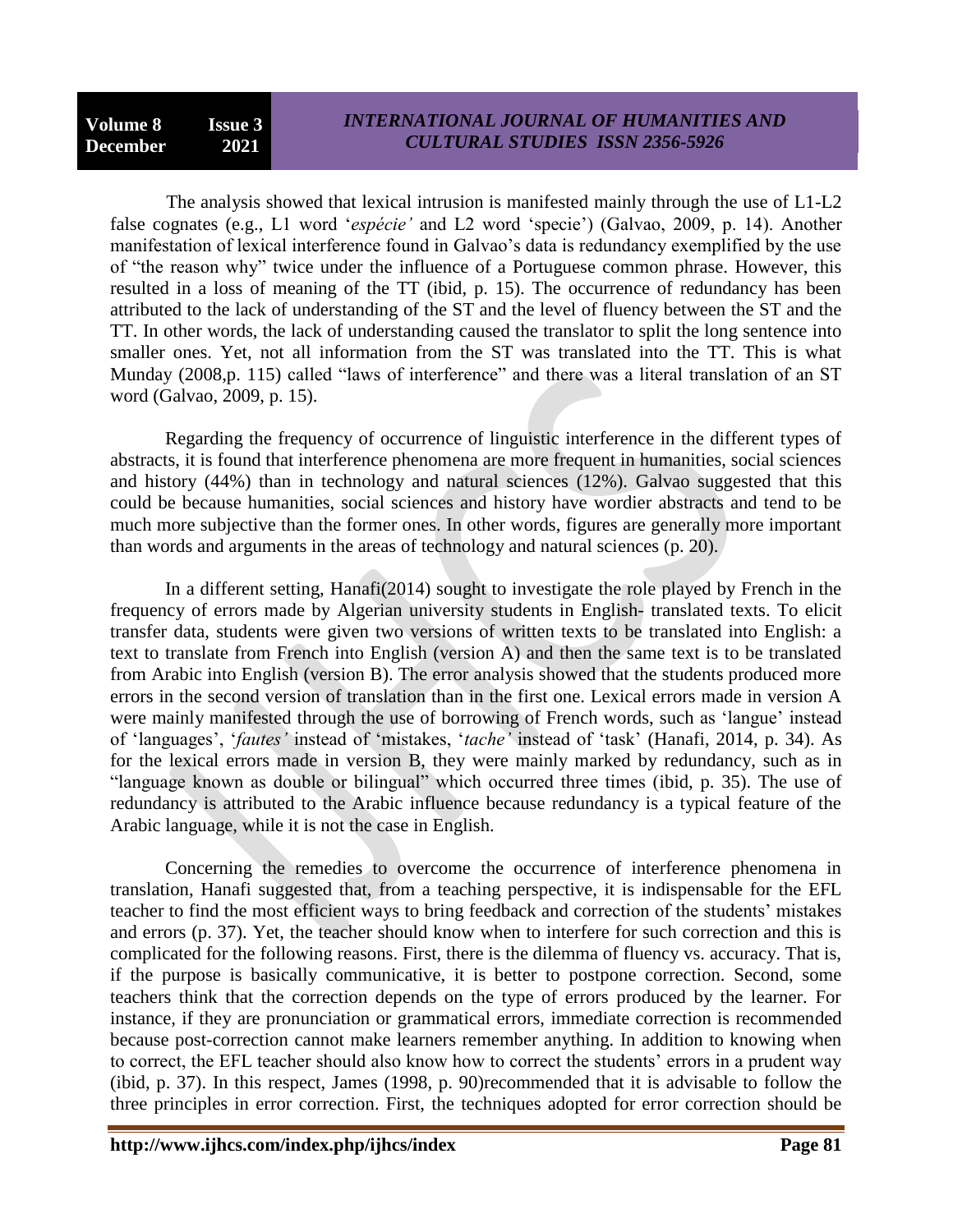able to foster the students' accuracy in expression. Second, the students' affective factor should be taken into account; the correction should not be face-threatening to the students. Third, the class manager should be aware of the type of errors that need urgent and immediate correction. In this regard, (Burt, 1974, pp. 6-7)distinguished between "global errors" and "local errors". The former hamper communication and dissuade the learner from comprehending some aspects of the message, while the latter only affect a single component of a sentence, but do not prevent a message from being heard. Therefore, the teacher should focus much on the correction of global errors (ibid, p. 7).

To sum up, translation is a powerful process that may distort or improve the understanding between nations or create new concepts and ideas, depending on how strong negative or positive the interference phenomena are. Besides, education seems to play a crucial role in the improvement of translation courses. Additionally, a good translation with almost no linguistic interference or bias depends on the kind of approach endorsed when translating.

## **2.3. Transfer of meaning**

Transfer of meaning or semantic transfer was first introduced by Ringbom (1987, 2001) and then developed by Jarvis (2009) under the name of lemmatic transfer. Lemmatic transfer in Jarvis"s conceptualization pertains to both the semantic and syntactic properties of words. It reflects the ways L2 learners build lexical representations in one language based on their knowledge of corresponding words in previously acquired languages (Jarvis, 2009, p. 113). Lemmatic transfer encompasses four different categories: semantic extensions, calques, collocational transfer and subcategorization transfer which will be described in the sections below.

# *2.3.1.* **Semantic extensions**

Semantic extensions consist in the overextension of meaning or the use of a target word in the wrong context. They are produced when "the learner assumes that what is a homonym or a polysemous word in the L3 has a meaning corresponding to what is most commonly the core meaning of the equivalent L1 word" (Ringbom, 2001, p. 62). They are also referred to as generalization, as they reflect the use of TL word of a more restricted usage, with its broader SL meaning (Bouvy, 2000, p. 149). The statement below exemplifies such type of lemmatic transfer, as presented by Ringbom (2001, p. 64):

(1) "He bits himself in the **language**" (from Finnish *kieli*= both English tongue and English language)

This utterance is produced by a Finnish learner of English who has extended the SL word meaning "*kieli'*, which is used both for tongue and language, to the TL (English) word meaning 'language'. Here the learner is aware of the existing TL word 'language' but not of its semantic restrictions (Jarvis, 2009, p. 148).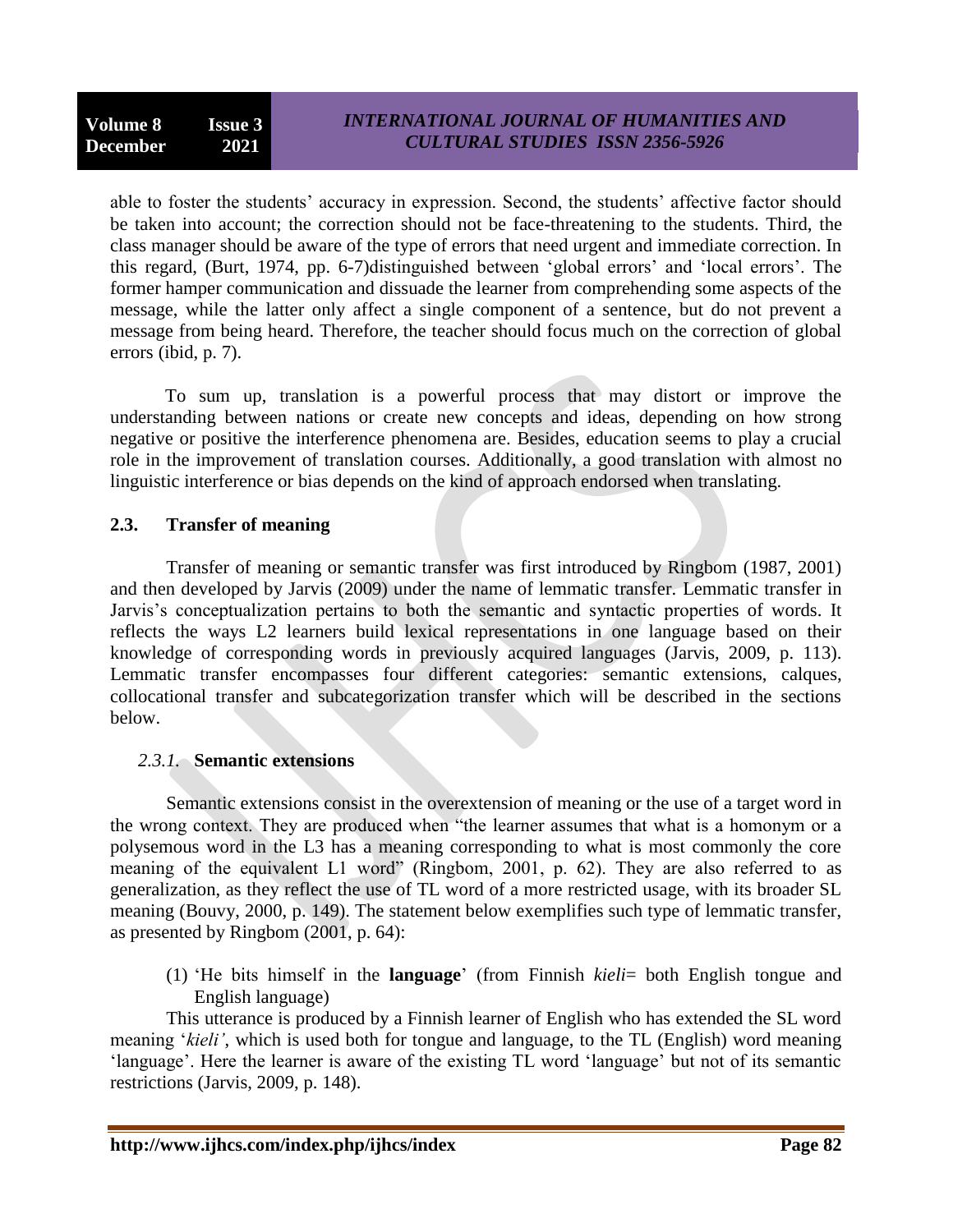#### **2.3.2. Calques**

Calques refer to the literal translation of certain lexical items or phrases from one language to another (James, 2013, p. 150). They can include the direct translation of compounds or more complex structures, phrasal verbs and idioms. They involve a hybrid of two or more lexical units resulting in the formation of a third unit based on L1 meaning that is different from the corresponding L3 word (Ringbom, 2001, pp. 61-62). Ringbom claimed that calques predominantly originate from L1 or possibly very advanced L2 proficiency (p. 64). The example below illustrates the use of this category, as presented by Duran (2016, p. 170):

(1) Both the woman and the man hmm@p meet in the **van of the police**

The learner, who is a bilingual Catalan/Spanish, has directly translated the Catalan/Spanish structure "*elcotxe de policia'*/*'elcoche de policia'* into English (ibid, p. 169).

#### **2.3.3. Collocational transfer**

Collocational transfer consists in the transfer of word combinations and associations (Jarvis, 2009, p. 116). The sentence below illustrates the use of collocational transfer, as presented by Duran (2016, p. 170):

She **makes the meal**[TF: cooks/prepares the meal]

The learner here uses the verb 'to make' instead of 'to cook' or 'to prepare' in combination with the noun "meal", which originates from an L1 Catalan/Spanish collocation ("*ferel dinar'*/*'hacer la comida'*) (ibid, p. 170).

## **2.3.4. Subcategorization transfer**

Jarvis (2009, p. 117) presumed that on the surface, this kind of lemmatic transfer could be viewed as a type of syntactic transfer since they involve a head of a phrase and their complement. This type of transfer involves two subcategories. The first subcategory consists of the choice of the wrong type of complement (e.g. noun phrase instead of prepositional phrase) or the wrong specific word within the complement (e.g. wrong preposition) (ibid, p. 117). Both cases "reflect the influence of the syntactic specifications of headwords in one language on an L2 user"s understanding and application of the syntactic specifications of corresponding headwords in another language" (ibid, p. 117). The examples below illustrate the use of subcategorization transfer, as stated by Duran (2016, p. 171):

(1) Then he sees no@s the police hmm@ p calls [//] phones **to the police department**

[TF: the police department].

This sentence exemplifies the first kind of subcategorization transfer, in which the Catalan/Spanish speaker uses a prepositional phrase (PP) instead of a noun phrase (NP). This reflects the type of complement the learner"s L1 Spanish/Catalan makes use of ("*llamar a la policia*"/"*trucar a la policia*") (ibid,p. 171).

(2) He <hits again with the with the  $>|/|$  hits again **in the head** [TF: on the head]

The second example illustrates the use of the second kind of subcategorization transfer, in which the learner has chosen the wrong preposition within the PP. He used the preposition 'in' instead of "on" to convey meanings that L1 English speakers would more often associate with the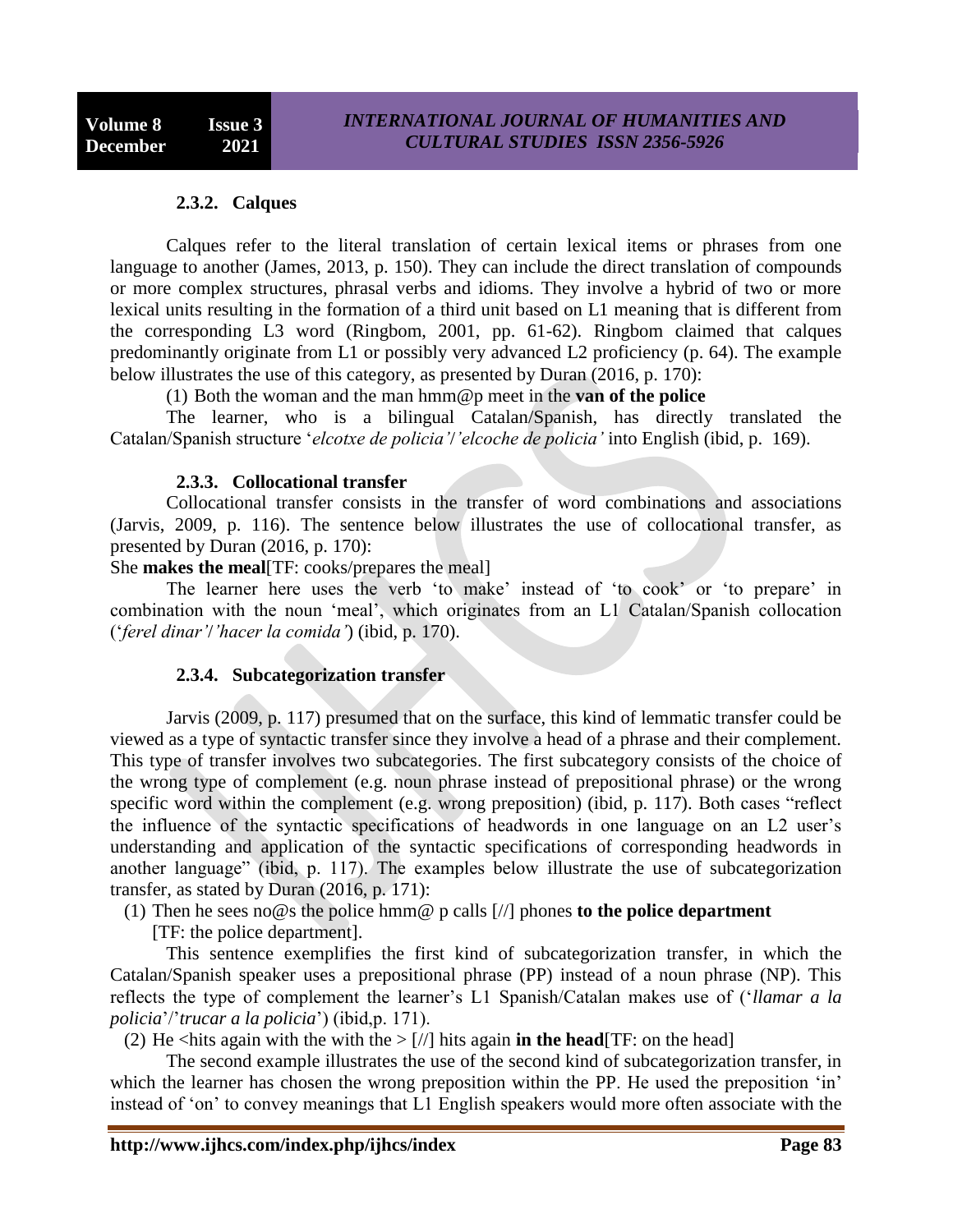preposition 'on'/'at'. This is because the core meaning of the Spanish preposition 'en' overlaps with the core meaning of  $\sin$ ,  $\sin$ ,  $\cot$ ,  $\cot$ ,  $\cot$ ,  $\cot$ ,  $\cot$ ,  $\cot$ ,  $\cot$ ,  $\cot$ ,  $\cot$ ,  $\cot$ ,  $\cot$ ,  $\cot$ ,  $\cot$ ,  $\cot$ ,  $\cot$ ,  $\cot$ ,  $\cot$ ,  $\cot$ ,  $\cot$ ,  $\cot$ ,  $\cot$ ,  $\cot$ ,  $\cot$ ,  $\cot$ ,  $\cot$ ,  $\cot$ ,  $\cot$ ,  $\cot$ ,  $\cot$ ,  $\cot$ ,  $\cot$ 

## **2.4. The Theoretical Framework The Semantic Transfer Hypothesis**

The Semantic Transfer Hypothesis was developed by Jiang (2002) as an attempt to account for adult L2 vocabulary acquisition. It is based on the assumption that the semantic content residing in the L2 word is transferred from the L1, or that the concept onto which a L2 word is mapped is a L1 concept (Jiang, 2002, p. 419). That is, L2 words are mapped to existing meanings or concepts when these meanings are available and that the move from mapping to existing meaning to mapping to new concepts may not happen for many of the words (ibid, p. 419).

The model proposes three stages of adult vocabulary acquisition. The first stage is called "lexical association" stage in which adult learners detect an orthographic or phonological form (as a word) by linking it to its L1 translation equivalent. The most important event that takes place at this stage is that a lexical entry is stored in the learner"s mental lexicon (Jiang, 2004, p.417). Yet, whilst L1 word entry comprises all four types of lexical knowledge; meaning and syntax in lemma structure and morphology/phonology in the lexeme form, L2 lexical entry contains only form knowledge (morphology and phonology) and the other space is empty containing a "pointer" that links the word to its L1 translation (Jiang, 2000, p.50). Lexical processing and production at this stage hinge upon the activation and mediation of L1 translation because there is no direct link between L2 words and concepts, or these links are so weak.

The second stage is the 'L1 lemma mediation' stage, in which the L2 entry contains a hybrid of L2 form specification and semantic and syntactic characteristics transferred from the L1 translation (ibid, p.52). At a processing level, this stage may be called L1 "lemma mediation" stage because the lexical processing and production are still mediated by the lemma information of its L1 translation, which now resides in the L2 entry. At the representational level, this stage may be called the "hybrid-entry" stage because a L2 entry at this stage comprises a combination of L2 form information and L1 meaning and syntax information. This implies that there is still considerable influence from the L1 in L2 word use (Jiang, 2004, p.417).

Normally, there is a third stage which is the integration of the lexical knowledge specific to L2 word in its entry and discard of L1 information. Consequently, L2 words can be used with more automaticity and more idiomaticity, with little influence from its L1 translation. Yet, the model posits that many words fail to achieve this stage and L1 lemma mediation may become a steady state of lexical processing in advanced L2 learners leading to "lexical fossilization" (Jiang, 2000, p.54). Jiang"s (2000) model further assumes that once L1 semantic information has entered L2 lexical entries and occupied the lemma space, it is very hard for new meanings to get in (p.55). Lexical errors in L2 production are one type of evidence that confirms the continued mapping of L2 words to L1 meaning (Jiang, 2002, p.619).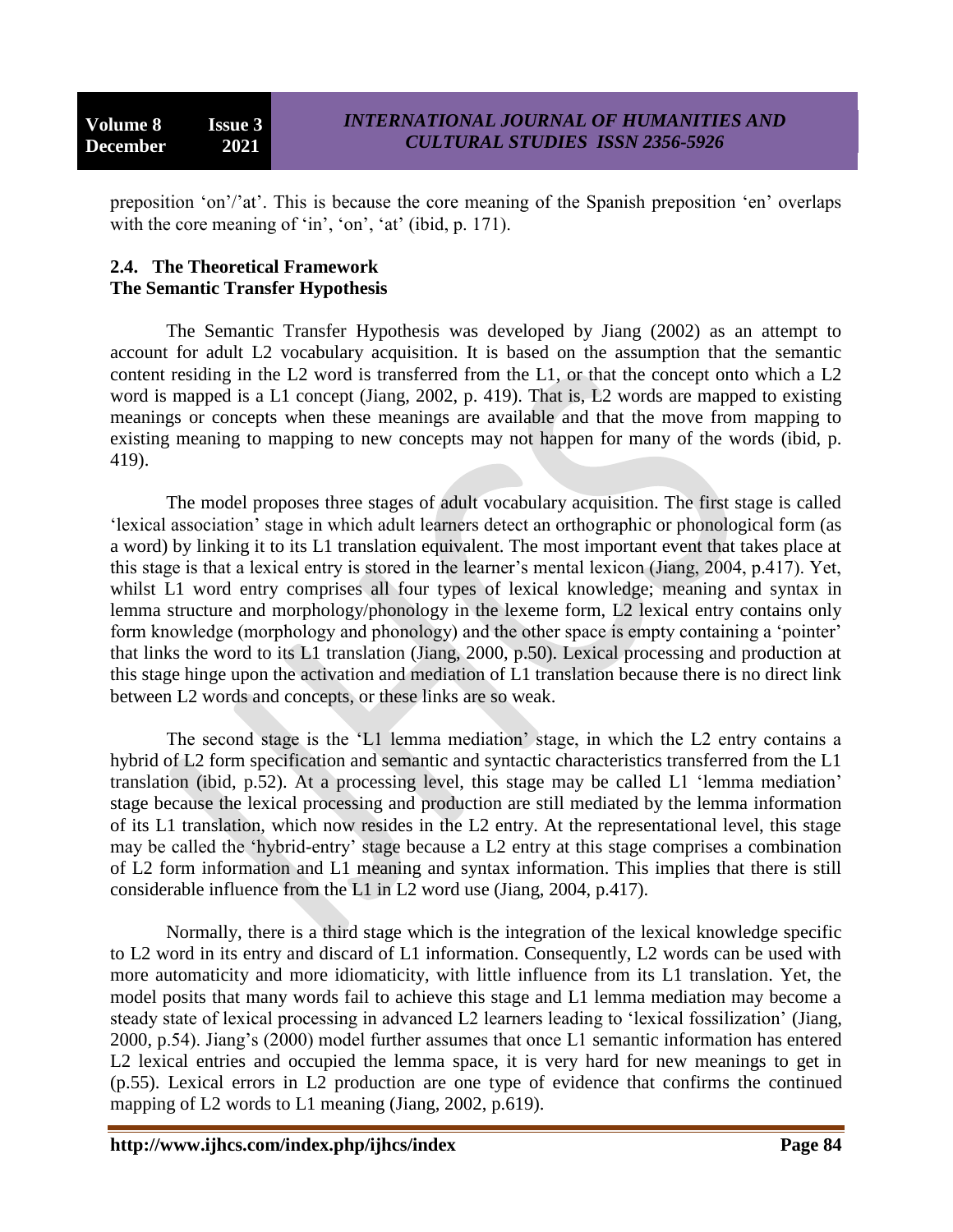Evidence of semantic transfer and L1 lemma mediation in advanced learners is easily found in L2 acquisition literature. For example, L2 learners are often found to use L2 words based on the meanings of their L1 translations, thus leading to lexical errors. Such errors are common when two L2 words share the same L1 translation (Jiang, 2004, p. 419). In this case, L2 learners, including proficient learners, often use the two words interchangeably (e.g., Martin, 1984; Ringbom, 1983).

In a nutshell, the Semantic Transfer Hypothesis postulates that L2 words are mapped to existing meanings and concepts when these meanings are available and that L1 lemma mediation often becomes the steady state of lexical performance in advanced learners. The Semantic Transfer Hypothesis will be applied to the present data to explain instances of semantic transfer and fossilization that might be manifested in the participants' translation from L1 Arabic into L3 English.

## **3. Methodology**

This chapter outlines the methodology followed to answer the research questions that have guided this study.

## **3.1. The participants and Criteria Selection**

20 Tunisian EFL learners of translation ("second-year" English students) from the Higher Institute of Human Sciences of Medenine took part in the present study. Their age ranged between 20 and 22. They were17 females and 3 males. They all had Arabic as their first language (L1), French as their L2 and English as L3. They all started learning English at the age of 9 and they have an intermediate level in English.

Second-year English students are chosen as the target population of this study for the following accounts. First, learners at this level are supposed to be able to translate long texts as they have learned the basics and different strategies of translation in their first year, meanwhile they have not yet grasped the task. Thus, they may face many challenges while translating and fall into the trap of transfer from their native language to compensate for lack of knowledge of the TT term or lack of understanding of the TT meaning and many cultural issues of the TL. Second, studies among such samples, especially in the Tunisian context, are relatively scarce.

# **3.2. The Corpus and Selection Criteria**

The corpus of the present study is based on a literary text to be translated from L1 Arabic into L3 English by the respondents. It is a literary text taken from *Mahmud Taymur*. The text was analyzed quantitatively and qualitatively in terms of the number of transferred items, the different types of semantic transfer exhibited by the participants and its impact on the ST and TT meaning. The text is used to elicit transfer data. The choice of such text is defended by the following accounts. First, it is a literary text, thus it presents some challenges for learners. Second, it contains many lexical items, including idiomatic expressions, hence learners need to find the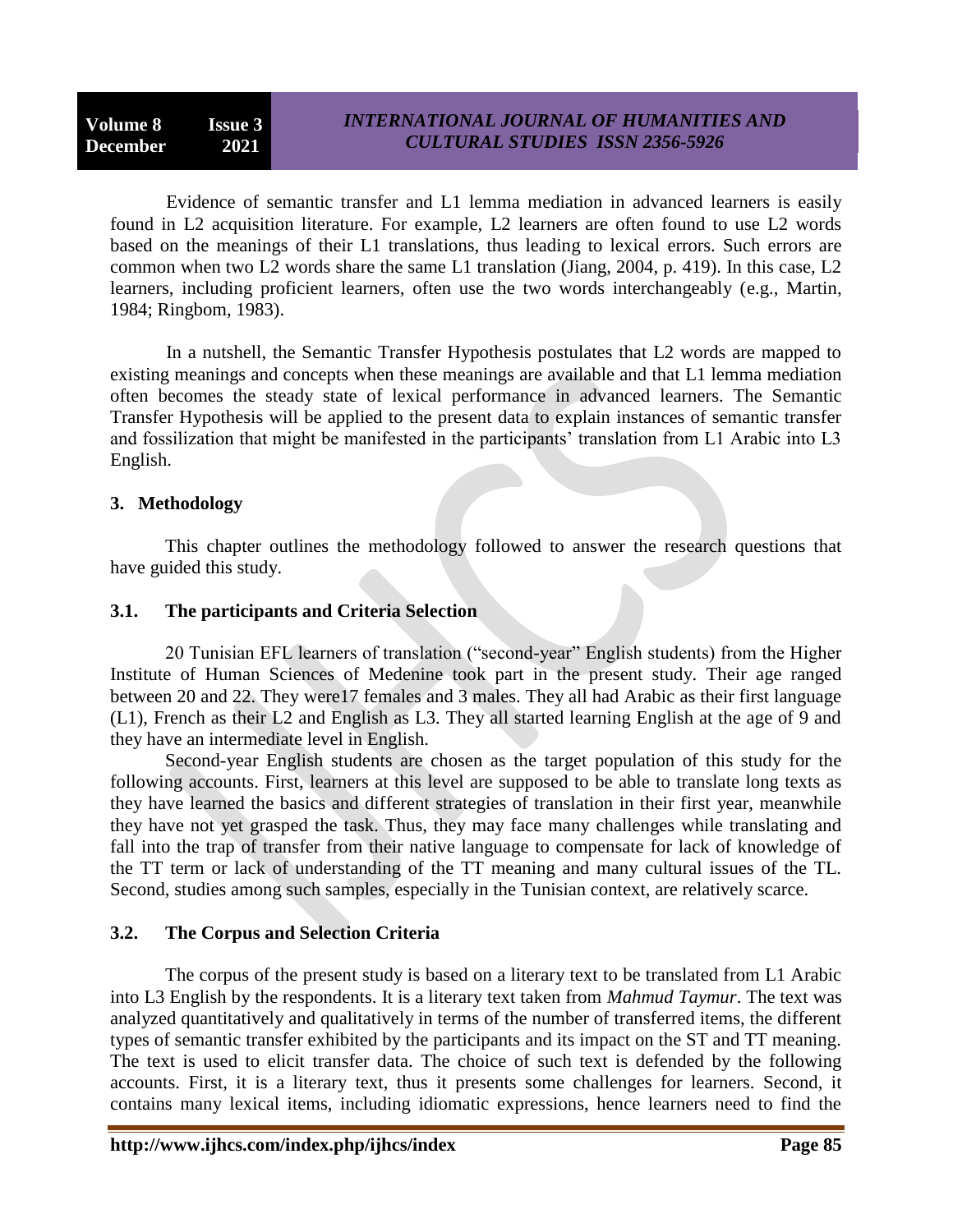appropriate target term and translate the items into context (i.e., take the target culture into account). However, this might not be an easy task for the majority of learners, thus they resort to literal translation or calque from the L1. The task was performed outside the participants' classroom sessions.

## **3.3. Research Instruments 3.3.1. The questionnaire**

The questionnaire is used in this study to collect data on the participants' learning profile and demographic information, including their age, their proficiency level in English, their exposure to English and the age of acquisition of English. More importantly, it is used to elicit data on the presence of transfer in translation. For this purpose, students were asked about how they infer meaning when they translate from their L1 Arabic into L3 English by giving them a list of options to tick (through the context, copying the L1 meaning, making one-to-one correspondence). A final draft of the questionnaire was administered face-to-face to the participants in their free time after being piloted.

## **3.3.2. The semi-structured interview**

The semi-structured interview is conducted with teachers of translation. The aim behind the use of the semi-structured interview is to elicit data on interference phenomena in translated texts from Arabic into English and its impact on the ST and TT meaning. It particularly seeks to explore the presence of L1 lexical transfer of meaning in literary translated texts, its frequency of occurrence, and the different teaching and learning strategies that can be employed to avoid the appearance of linguistic interference in translation. 5 teachers of translation teaching in the Higher Institute of Medenine participated in the interview. The interview was recorded using an MP3 player to be then transcribed for data analysis. The transcribed interview data were analyzed quantitatively and qualitatively. The interview was conducted in the TL (English) as it is shared between the researcher and the interviewees. The average time of the interview was about 30 minutes.

# **3.4. Coding Criteria of Transfer**

This section outlines the criteria used to code an item as a transfer. The following criteria were used in the present study:

- 1. The lexical item had to be identified as an error in the target language
- 2. the error needed to be of the form, or meaning, or both
- 3. the erroneous item needed to be similar in form or meaning to its intended translation equivalent in one of the background languages

Neuser (2017, p. 131)

In an attempt to increase the credibility of the transfer analysis and reduce the subjectivity and bias of the coding as much as possible, a second rater was used who was a teacher of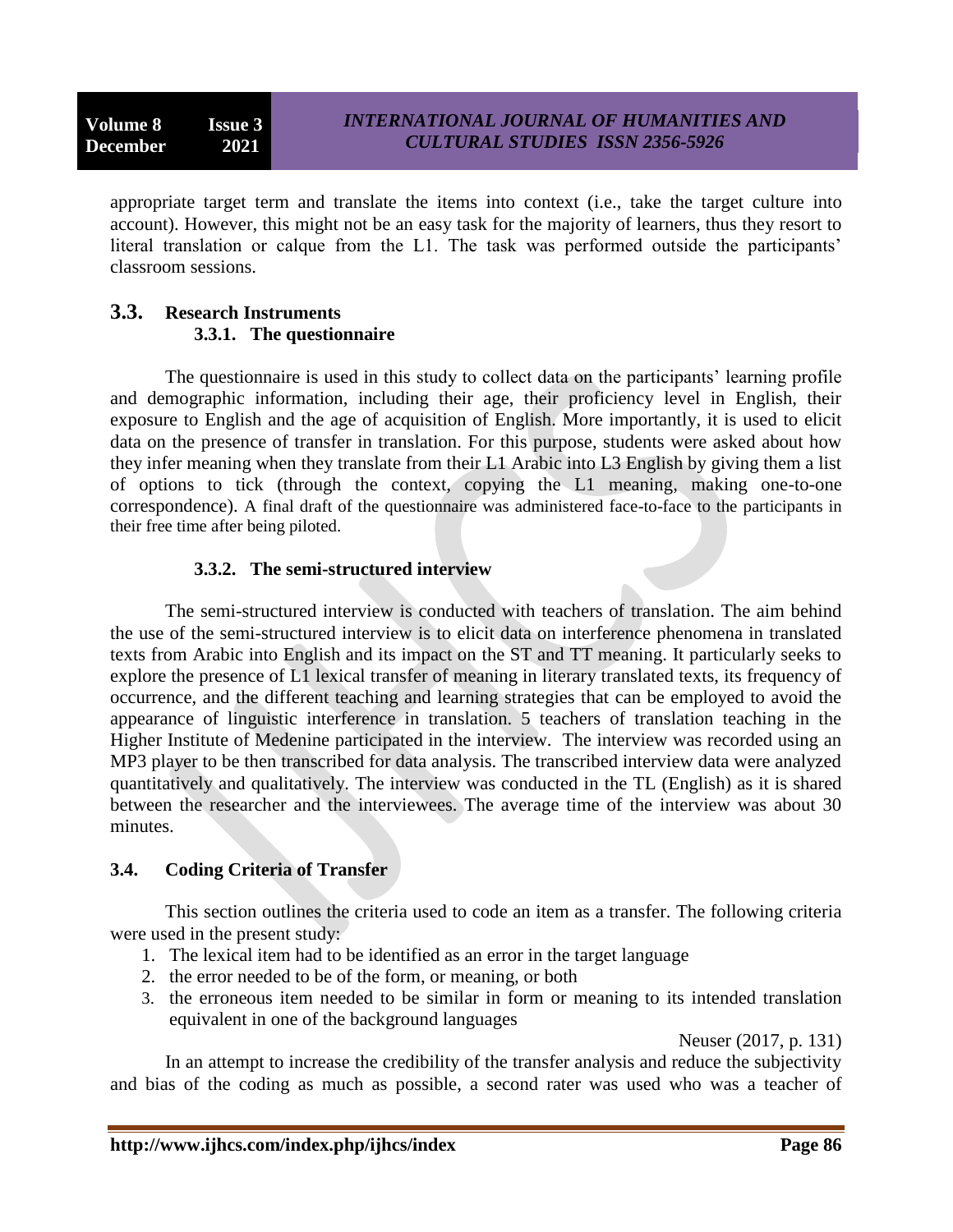translation. She was trained regarding the different types of transfer and was asked to use the same criteria the first rater applied in identifying instances of transfer.

# **4. Findings and Discussion**

# **4.1. Amount of Transfer**

Using this way of quantifying transfer instances: total number of transferred items,

Total number of words

the table below presents the total number of transferred items, the total number of words produced by all learners and the overall amount of transfer, both in terms of frequency and percentage:

| <b>Total Number of Words Produced</b>    | 2.797  |
|------------------------------------------|--------|
| <b>Total Number of Transferred Items</b> | 300    |
| <b>Total Amount of Transfer</b>          | 107.25 |
| Percentage of Transfer                   | 35.75% |

## **Table 1: Amount of Transfer**

As can be seen in table 1, transfer of meaning occurred in 35.75% of the participants' translations. This confirms previous findings that the transfer of meaning can take place in advanced stages of language acquisition (Ringbom, 2001; Lindquivist, 2010; Duran, 2016). It shows the considerable difficulties that EFL students face when moving from one language into the other because of selection-restrictions and contextual rules of the language, especially in translation tasks. This is because when translating from one SL into the TL, learners need to translate words into context. Yet, this seems to be an intricate issue for most learners of translation.

The appearance of transfer of meaning in the present data substantiates the assumption that "L1 meaning tend to underlie L2 words until the learner becomes highly proficient in the L2" (Jarvis &Pavlenko, 2008,p. 78). Moreover, the occurrence of meaning-based transfer in the translated text from L1 Arabic, a language that is typologically distant from the English, upholds previous findings that transfer of meaning might occur when the languages are typologically distant (Jarvis &Pavlenko, 2008; Jarvis, 2009) and that transfer of meaning is induced by L1 influence: "whenever semantic properties of a word are wrongly transferred to the target language, they are not made on the basis of an L2, not even an L2 closely related to the target language" (Ringbom, 2005,p. 74). This finding is consistent with that of Hanafi (2014) who found that Algerian students made more interference errors when translating from L1 Arabic than from L2 French. The considerable amount of meaning-based L1 transfer found in the present data also corroborates the Semantic Transfer claim that L1 lemma mediation can be a steady state in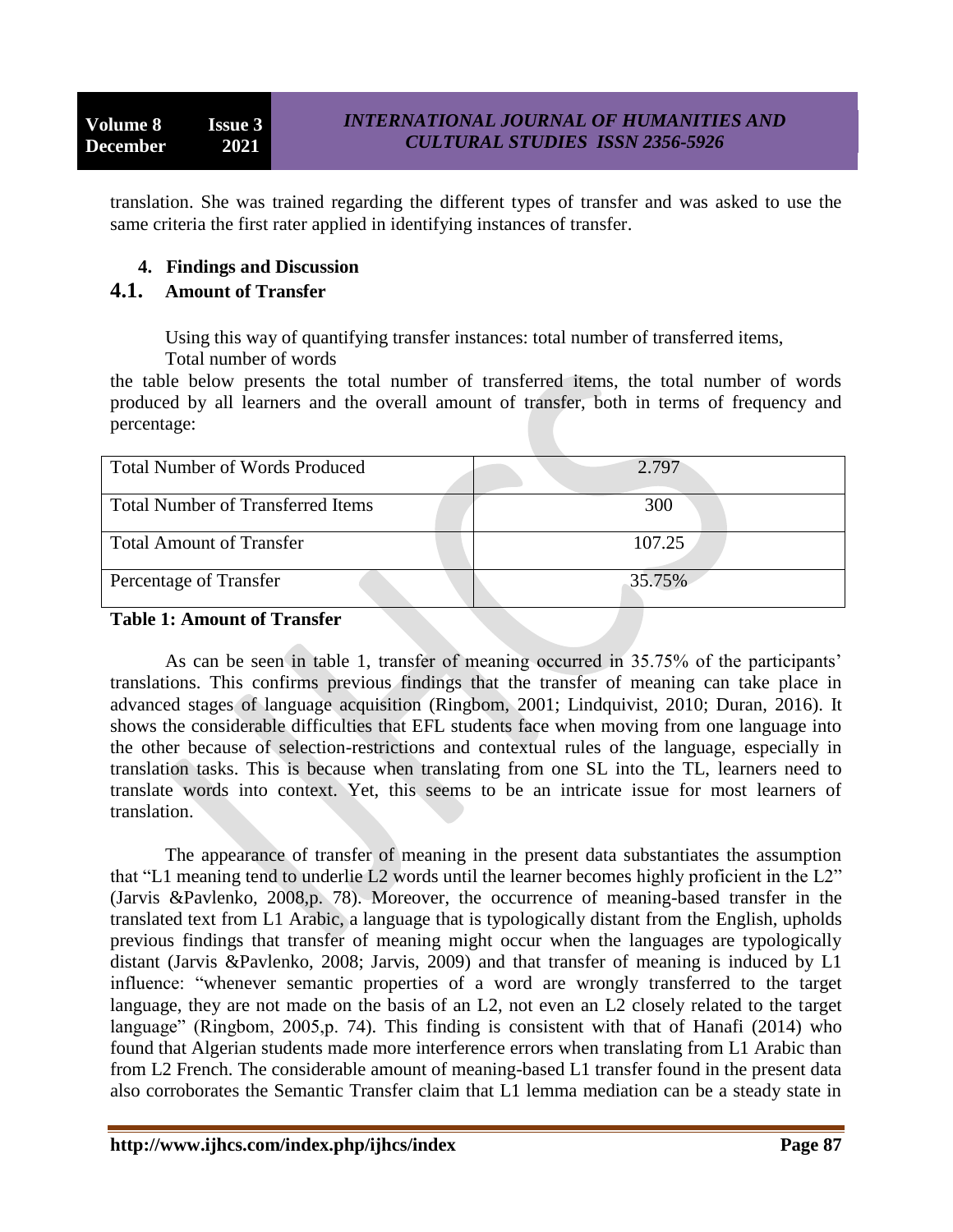the production of advanced learners leading to lexical fossilization (Jiang, 2000, p. 54). Additionally, the appearance of such a phenomenon in the present data shows that L3 words are also mapped to L1 meaning.

The questionnaire data validates the negative influence of the participants" L1. For instance, the questionnaire indicates that 15 out of 20 stated that they infer meaning by copying the ST meaning. Equally, the interview data uphold the results obtained in the corpus data analysis. For instance, 4 out of 5 of the interviewed teachers asserted that L1 negative transfer of meaning is very frequent among second-year EFL learners' translation from L1 Arabic into L3 English. They maintained that it accounted for 70% of the mistakes of lexical transfer of meaning.

As for the distribution of meaning-based transfer, the following table displays the obtained results:

|    | 70%  |
|----|------|
| 75 | 25%  |
| 10 | 3.3% |
|    | 1.7% |
|    | 210  |

# **Table 2: Distribution of Semantic Transfer**

As shown in table 2, calque (70%) is the most frequent type displayed by the participants. This implies that in most cases students copy the ST phrases and expressions into the TT without contextualizing them. This is known also as literal translation or word-to-word translation. The frequent occurrence of literal translation or calque is upheld in many studies on translation (e.g. Qassim, 2017; Hanafi, 2014; Galvao, 2009). This is because learners of translation wrongly think that translation is a matter of word-for-word translation (Qassim, 2017, p. 10).

The extensive use of calques was confirmed by the interviewees; all the interviewed teachers concurred that calque is the most common type of negative transfer of meaning displayed by learners when translating from their L1 Arabic to L3 English.

# **4.2. The Impact of Transfer of Meaning on the ST and TT Meaning**

This section aims to analyze the impact of meaning-based transfer from L1 Arabic on the ST and TT meaning. For this purpose, a set of examples illustrating the different types of negative transfer of meaning (calques, semantic extensions, etc.) are presented and analyzed.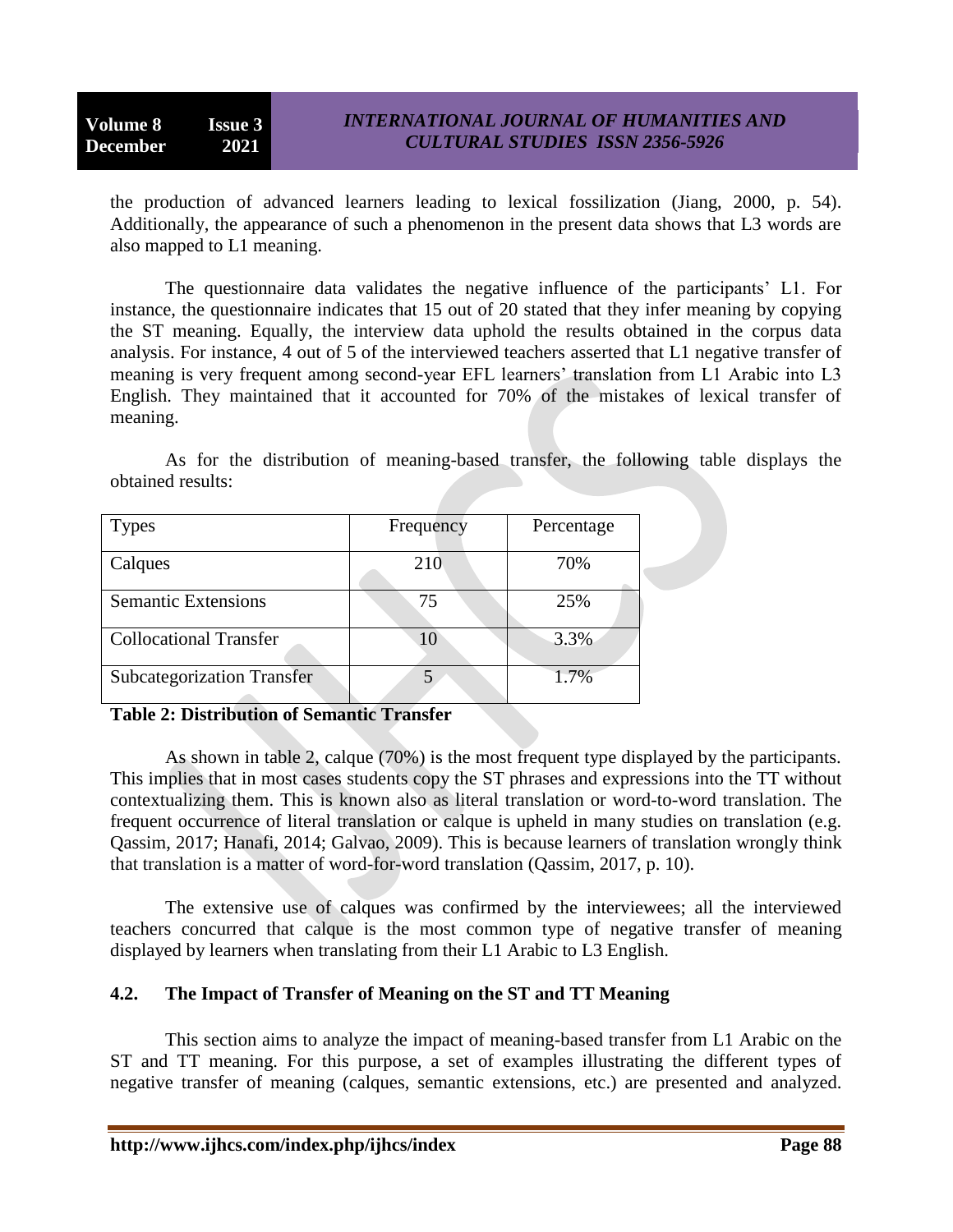Each transfer instance is marked in bold followed by its translation equivalent in L1 Arabic and the intended target expression is presented in brackets.

#### **(a) Calques**

The following examples illustrate the use of calques by the participants:

**(1) 'Correct/true** choice"**:** صذيخ اختيار**]**TF: judicious choice]

In the example above, learners seem to have copied the SL lexical item by keeping the ST word order intact and translating the words out of their context. They extended the meaning of "صذيخ"to all contexts (semantic extension) which is not appropriate in the TT/TL. Such a translation, however, results in a non-target erroneous expression and the original meaning seems to be blurred, thus the intended purpose has been defeated. The intended translation, here, is "judicious" and not correct or true. That is to say, the writer of the text intends to convey that the choice made is appropriate or judicious, and not true or correct.

#### **(2) I was amazed that the elevators haven't rested at all, they were always up and** وراعىي أن المصاعد ال تهدأ لها دزكة, فهي دائثة *:***« full time-all was cargo their and down** الصعود و الهبوط لا تكاد تفرغ حمولتها حتى تغص بحمولة أخزي

[TF: they were hardly empty when they were full again]

Similarly, in this example, the learner copied the ST words into the TT keeping the word order intact. Hecalqued the surface literal meaning without taking into consideration the context. It seems to bea word-for-word translation, especially caused by translating the word "دمىلة "into "cargo", while the intended (TT) meaning is to say that the lifts were always full of people. Such a translation sounds unnatural, non-native and erroneous in the TL where the reader can be easily misled because the meaning remains blurred. Consequently, the TT meaning has been violated.

**(3) « I feel panic that the lifts did not stop moving***":*دزكة لها تهدأ ال المصاعد أن وراعىي

[TF: I was amazed to notice that the lifts were always on the move]

Again, the learner here used a word-for-word translation without contextualizing the words. For instance, the learner translated the L1 word 'راعنى as 'feel panic', which is a literal or word-for-word translation. Here, the learner seems to understand that the writer is frightened, while the intended meaning was that the writer or speaker was amazed to notice that the lifts were all the time full of people or on the move. Such a translation triggered a total shift of the TT meaning (i.e., the intended target meaning of amazement has been distorted by the use of calque).

**(4) 'exhibition/showroom book'**:" الكتة معزض]*'*TF: stall]

Like the aforementioned examples, the learner here produced a word-for-word translation, where "معزض "is translated into "showroom" or "exhibition" and "الكتة *'*was translated into "book". However, such a translation resulted in a deviation from the ST meaning and a loss of the TT meaning. That is, the learner seemed to understand that the writer is in a showroom, while the word "معزض *'*does not mean "showroom", but a small shop with an open front that people sell things from (stall). Thus, the TT meaning has been defeated. This expression seems to have estranged the reader of the original meaning.

**(5)** "It contained **a bit of everything**":"شيء كل مه طزفا دىي*]* TF: all sorts of things]

The learner copied the ST words into the TT without taking the context into consideration. Such a literal or word-for-word translation reflects a lack of understanding of the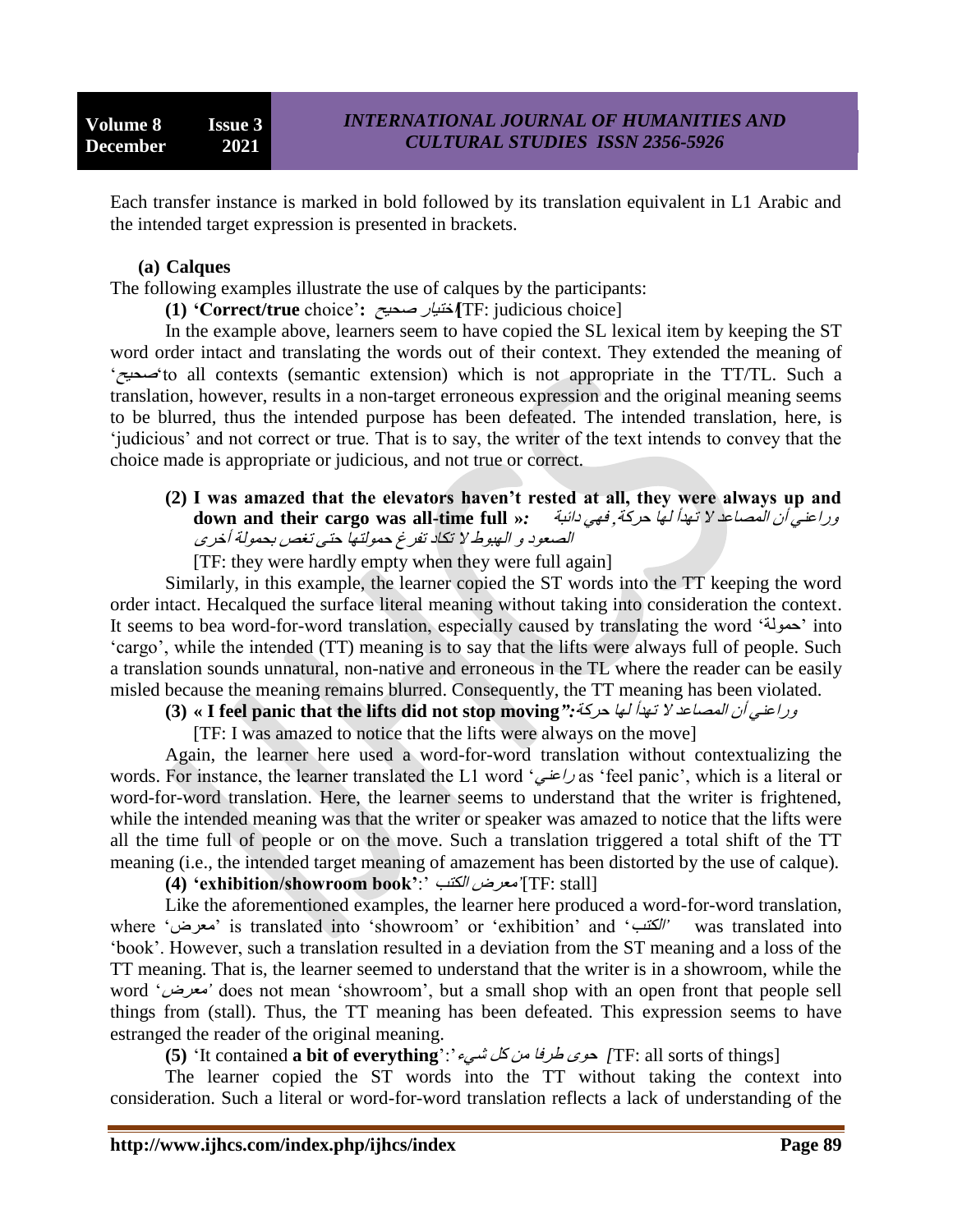ST meaning. That is, the learner seemed to have understood that there is little of everything, while the intended meaning is that there are all sorts of things. Consequently, the TT meaning was corrupted.

**(6)** "we had to stay **still'**: "ولثث أن عليىا كان*] '*TF: we had to wait]

In example (6), the learner transferred the L1 words into the TT, keeping the original word order intact. However, it seems that the learner took the ST on surface without delving into the deep intended meaning. That is, the learner seemed to have inferred that the writer was obliged not to move through the word "still", while the TT meaning was that the writer had to wait. Thus, such a translation induced a violation of the ST as well as the TT meaning.

So as can be seen through the aforementioned examples, the ST and the TT meaning have been violated by the extensive use of calques. This is what is known as 'laws of interference' (Munday, 2008, p. 115). Students seemed to have translated the ST literally, not paying too much attention to the understanding of the text as a whole. This is because learners of translation wrongly think that translation is a mechanical process of word-for-word translation (Qassim, 2017, p. 10). Additionally, the extensive use of calques is clear evidence supporting the semantic transfer claims that L2/L3 learners use L2/L3 words based on the meaning of their L1 equivalents.

## **(b) Semantic Extension**

Semantic extension is the second frequent type of negative semantic transfer displayed by the participants of this study. The instances below exemplify the use of such type of transfer:

(1) "in the mini market, there were many things: **cigarette**": "تثػ لفائف] *'*TF: tobacco]

In this example, the learner translated the L1 Arabic word 'تشاكف تبغ' as 'cigarette', while the intended word is 'tobacco'. The learner extended the meaning of 'cigarette' (دخان) to "tobacco", he assumed that the Arabic word "سجائز "can carry both meanings ("وسجائز تثػ (*'*in all contexts. So, the learner, in this case, is aware of the target form but not of its semantic constraints: he used both words interchangeably. Such a translation resulted in a non-target expression and the meaning remained somehow blurred.

(2) "the corner looked as a **theatre**": "مسزح]*'*TF: stage]

The learner translated the L1 word "مسزح *'*as "theatre", while the intended meaning is "stage". So, he extended the meaning of "مسزح "to "theatre" and "stage". In this case, the learner is aware of the existing target form but not of its semantic restrictions. Such an extension of meaning violated the ST as well as the TT meaning.

(3) "in the mini market, there were many things: cigarette, books, newspapers and **games**": "لعة] *'*TF: toys]

The learner translated the L1 Arabic word "لعة *'*as "game", while the target context requires the use of the word "toys"". This is because the Arabic word "لعة*'*couldbetranslated as "games" and "toys" depending on the context. So, the learner assumes that the word "لعة*'* means both 'toys' and 'games', the way it does in Arabic (MSA and TA). In other words, he extended the L1 meaning to the TT meaning without taking the context into consideration, using the two words interchangeably. Such a translation resulted in a non-target erroneous expression, and the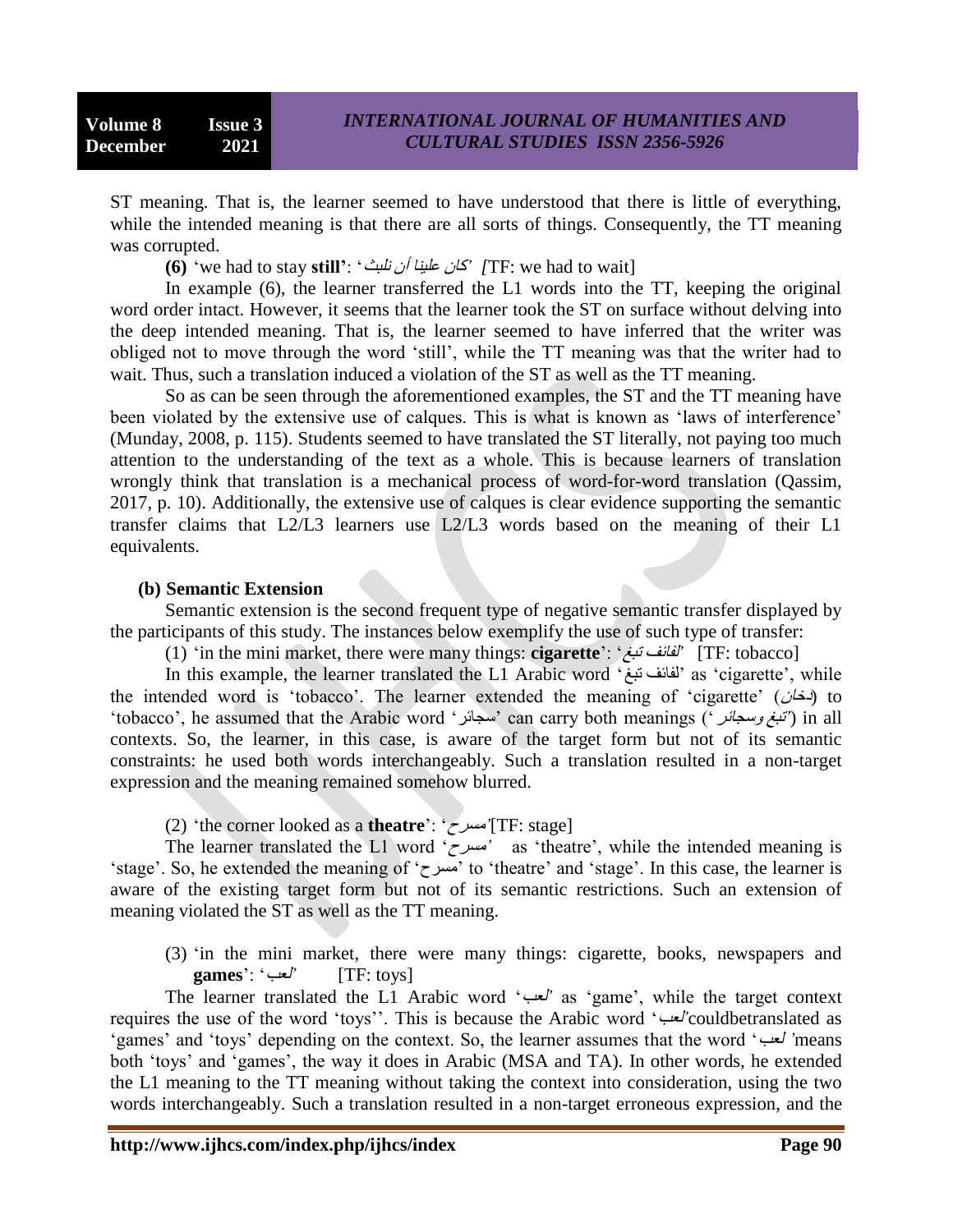meaning is somehow blurred; the intended purpose seems to have been defeated (absence of lexical fidelity).

(4) "I was amazed that the elevators haven"t rested at all, they were always up and down and their **cargo** was all-time full: "دمىلة*] '*TF: they were on the move]

The learner extended the L1 meaning of "دمىلة *'*to all contexts: she carried over the L1meaning into the TT out of context. This indicates that she is not aware of its semantic restrictions. Such a translation is erroneous and it corrupted the ST as well as the TT meaning.

## **(c) Collocational Transfer**

As mentioned previously, collocational transfer (word collocation) occurred in 3.3% of the participants" translations. One instance exemplifying the use of collocational transfer is the following:

**(1)** "**appealing light**": "جذاب ضىء*] '*TF: attractive]

Here the learner translated the L1 word "جذاب *'*as "appealing". However, the English adjective "appealing" does not collocate with the noun "light", the way it does in Arabic: The Arabic word "جذاب *'*can be translated as both "appealing" and "attractive", but not in all contexts and with all nouns. This translation resulted in a non-native expression, while the TT meaning was not corrupted.

(2) **Svelt corner**: "رشيفا ركىا] "TF: small]

In example (2), the learner translated the L1 word "رشيقا "as "svelt. Yet, the English adjective "svelte", which is the literate equivalent of the Arabic adjective "رشيك", does not collocate with the noun "corner", the way it does in Arabic. Such a literal translation resulted in an erroneous collocation in English and distorted the TT meaning.

## **(d) Subcategorization Transfer**

Subcategorization transfer is the least frequent type (1.7%) of negative transfer of meaning displayed by the respondents. The following statements illustrate the use of such type of transfer by the participants:

(1) "We entered **to** the big hall"**:** الكثزي الزدهة ًال دلفىا] TF: the big lobby]

In the example above, the learner used the wrong type of complement. He used a PP Instead of a NP. This reflects the type of complement that the learner"s L1 makes use of (transfer from the L1 Arabic prepositional phrase 'dakhalnaila'). That is, in Arabic, the verb 'enter' requires the use of the preposition "ila" so that without this preposition the sentence will not make sense, while in English it does not. So, the learner inserted an unnecessary preposition because the Arabic context requires it. The use of the wrong complement under the influence of L1 prepositional system resulted in the production of an erroneous target expression, while the ST meaning was not lost.

(2) "we arrived **to** the door of the hotel": "الفىدق تاب ًال وصلىا*]* TF: at the hotel]

In example (2), the learner used the wrong preposition; she used the preposition 'to' instead of "at "to express a meaning that L1 English speakers would more often associate with the preposition "at". This reflects the transfer from the L1 Arabic preposition "ًال*'*. The use of such a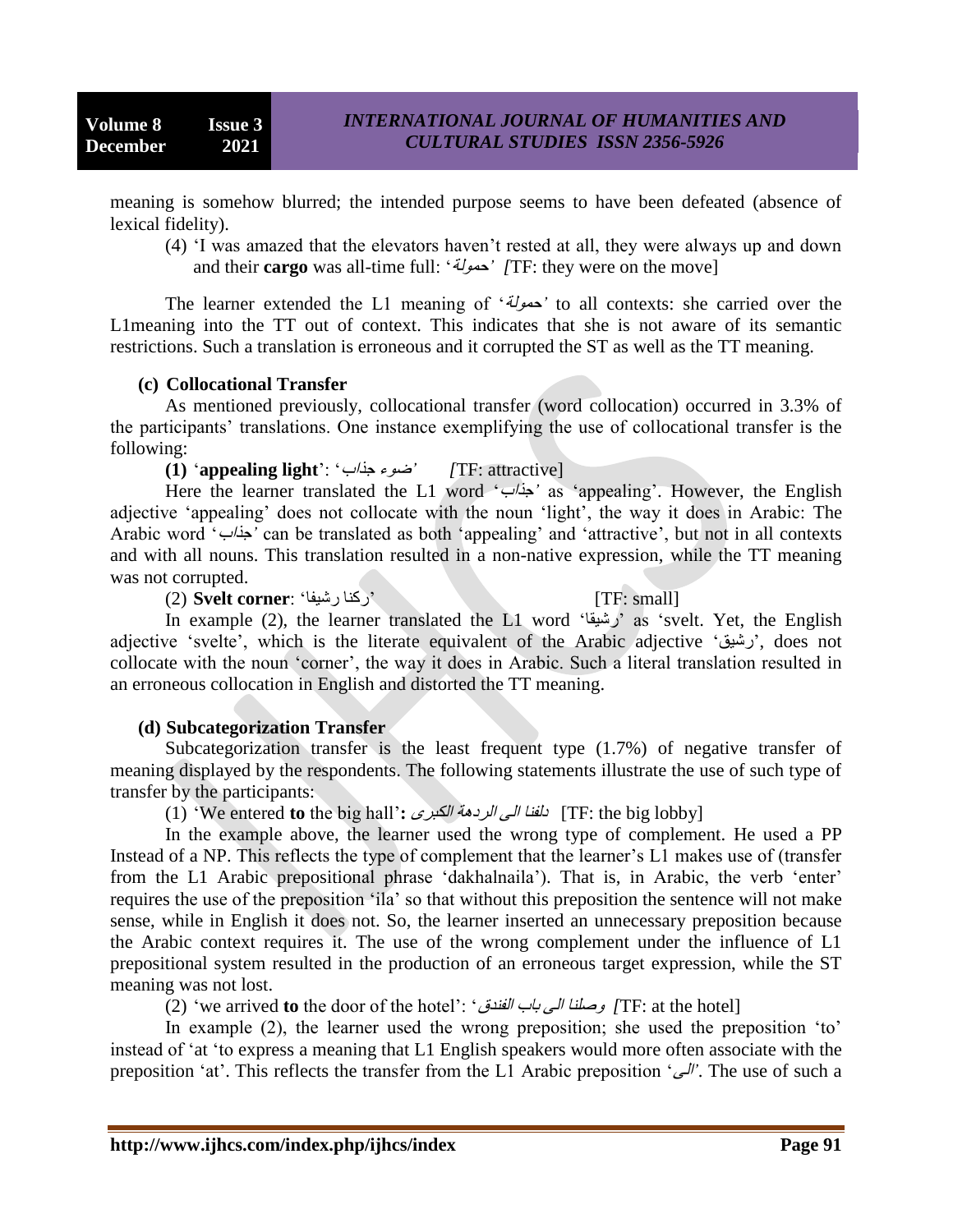preposition resulted in an erroneous, non-native expression, while the ST, as well as the TT meaning, was not corrupted.

To sum up, the TT meaning and parts of the original meaning were lost or misinterpreted in the TT triggered by a negative transfer of meaning, especially by the extensive use of calques and semantic extensions. The interview data coincide with the corpus data analysis: the interviewees concurred that the use of L1 meaning-based negative transfer contributes to the corruption and violation of the ST meaning (i.e., it estranges the SL from the TL reader and, thus, defeats the intended purpose). The extensive use of calques and semantic extensions shows that students did not succeed in selecting what is appropriate to the context. So, the effect of negative transfer seems to be strong. This finding confirms the fact that if the meaning is translated literally, it will lead to a weak and boring translation, as it will not convey the exact effect of the ST language (Qassim, 2017, p. 14). According to Munday (2008, p.37), in order to reach the same or approximate meaning in the TT, there must be an 'equivalence in meaning'. Yet, the participants of this study seem to have failed to make such equivalence; they seem to be unaware of the differences in the terminology of languages. The extensive use of calques and semantic extensions is clear evidence of this.

Additionally, the violation of the ST, as well as the TT meaning under the influence of L1 negative semantic transfer, upholds the previous finding that translation, in the case of negative transfer, instead of being a learning and problem-solving strategy often results in a lack of lexical correspondence between the SL and the TL, inappropriateness to the context and even something not possible in the TL (semantically non-permissible) (Zahri, 1998).

In short, the appearance of negative transfer of meaning from L1 Arabic into L3 English resulted in an incomplete or partial translation of the ST into the TT which is one of the "laws of interference" in Munday(2008,p. 115). This finding supports Marina andSnuviškiene(2005)'s assertion that interference of the NL prevents speakers of a particular language from using a FL correctly by transferring the rules and standards of their NL to that FL (p. 2).

# **4.3. Pedagogical Implications**

This part aims to present and discuss some teaching strategies suggested by the interviewed teachers to guard against the occurrence of L1 negative transfer of meaning in translation.4 out of the 5 interviewed teachers suggested that increased exposure to the TL by varying the text types for translation (literary, economic, environmental texts, etc.) and assigning general information texts to the students (just to read and report on orally or in writing in the TL) could help students overcome negative L1 influence in their translation.

3 out of 5 proposed to conduct remedial courses after tests/exams where the students are given back their corrected examination scripts so that they can see their mistakes and learn from the examiner. They opined that students" awareness of the issue of L1 meaning-based transfer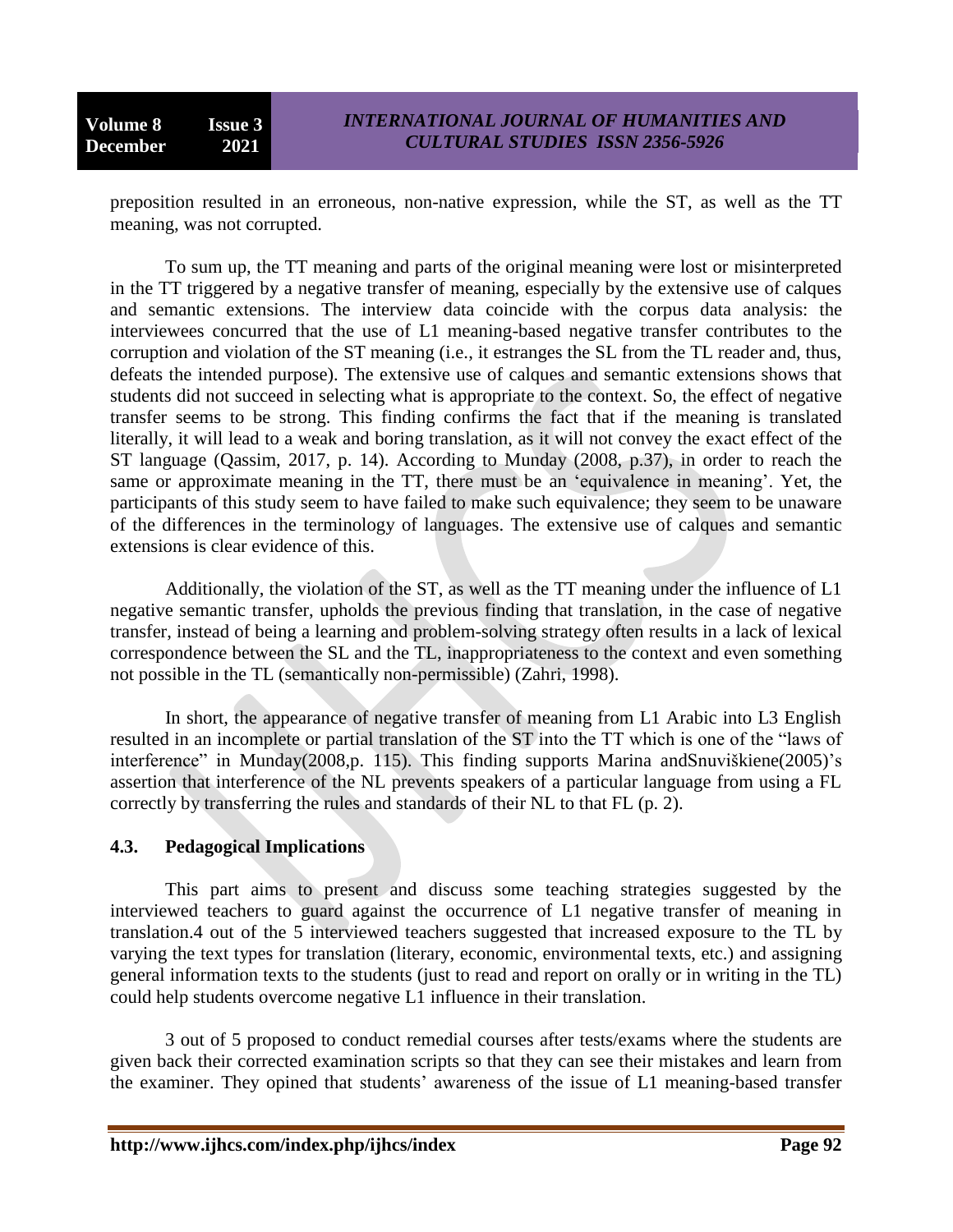may be raised during the translation course, but learning from such mistakes is better enhanced during post-test remedial courses.

Some others (4 out of 5) called for teamwork and correcting mistakes (peer-learning), in addition to raising students' awareness of language lexical specific differences (highlighting and explaining the lexico-semantic differences between the L1 and the TL). Most of the interviewed teachers (4 out of 5) emphasized that teachers of translation should always remind their students of the lexico-semantic differences between their L1 and the TL and encourage them to always take the TL context and culture into consideration when translating from one language to another. Similarly, Moghtadi(2016) argued that teachers should stress any cross-linguistic similarity and difference between the L1 and the TL, especially during the early stages of learning by making explicit references whenever possible to relevant aspects of the L1 (p. 424).

More importantly, all of the interviewed teachers warned against literal translation or calque and its negative impact on the quality of translation. They stressed that learners should be aware of the negative impact of word-for-word translation maintaining that the job of the teacher here is to encourage students to read the text as a whole, understand its overall meaning and then translate the whole text taking into account the TT context and culture. That is, teachers should make clear to the students that when they are asked to translate a text from one language to another, they should not translate grammar, words or sounds, but only meaning within the target context. In this sense, Qassim (2017) maintained that learners of translation should be aware of the negative effects of literal translation and be very careful to use a well-formed structure to write sentences that are both grammatically and semantically correct (p. 14).

In short, the interviewed teachers maintained that practice and mistake correction are the best remedies to skip over semantic transfer from the L1. Yet, as recommended by Burt (1974), the teachers should know exactly what errors to be corrected, when and how to correct errors (the focus should be on global errors). Munday (2008), on the other hand, argued that translation improvement should not be done through a rigid pedagogy. He stated:

> It is clear that teachers can only harm their students if they persist in limiting students' understanding of translation through a rigid pedagogy. Instead, teachers should be clear about the limitations of their premises and frameworks for translation, if only so that students will be prepared for a future that will inevitably entail changes in translation canons, translation strategies, and translation technologies as the definition of translation is increasingly elaborated (Munday,2008, p.199).

This is because translation is most often a subjective process depending on cultural factors, world knowledge and the translator's fluency in L1 and L2. For instance, some automatic translations do not demand much time from the translator to think of, such as fixed phrases in both the ST and TT. Moreover, there are no complete or full equivalent texts; the concept of equivalence is relative because of linguistic and cultural differences (Hassan, 2014, p. 11).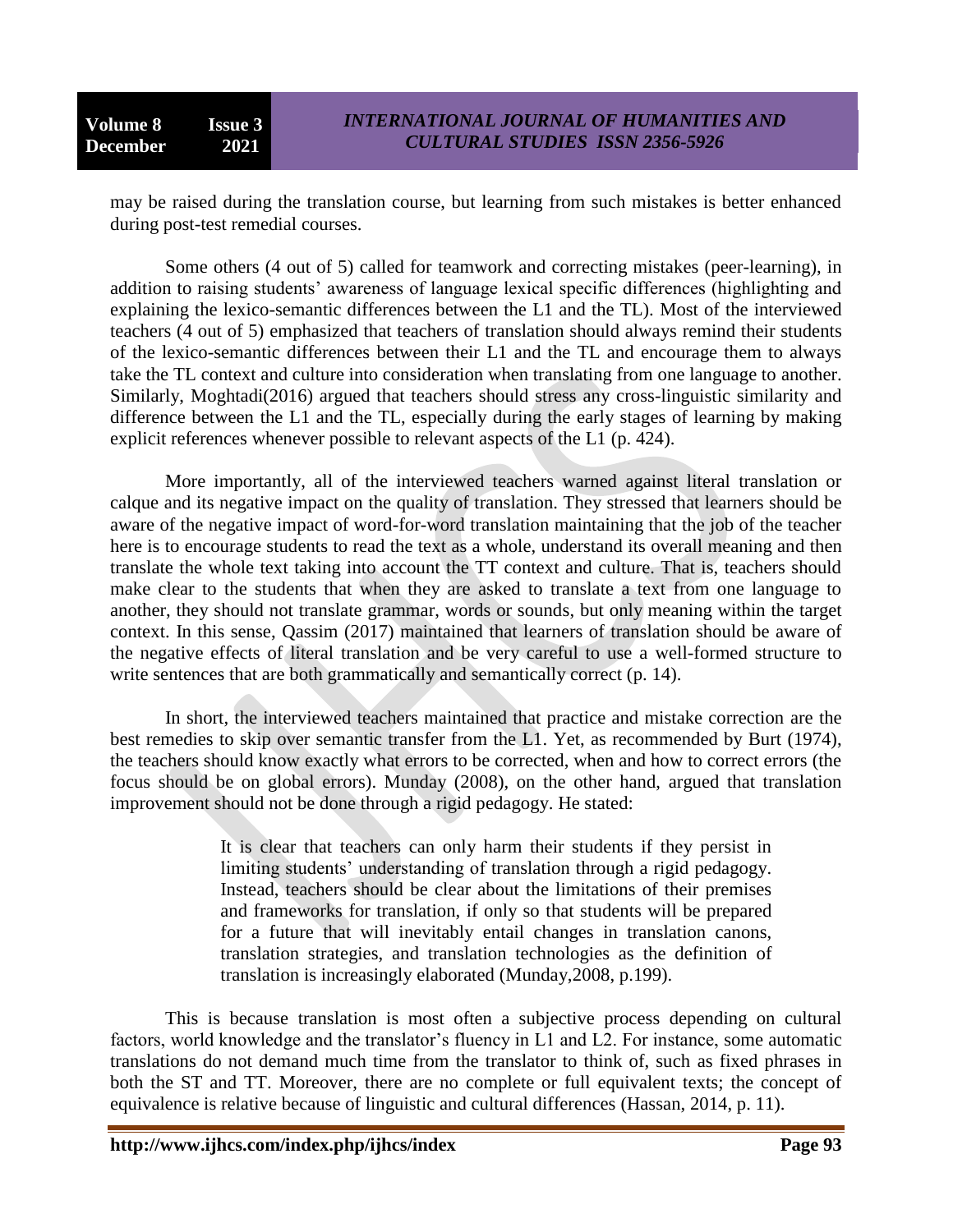#### **5. Conclusion**

The present article showed that the L1 negative transfer of meaning is present in 35% of students' translations, with calques and semantic extensions as the most frequent types. Such transfer distorted the ST meaning. To solve this problem, the majority of the interviewed teachers suggested that varying text assignments, correcting mistakes and extensive practice may help learners avoid L1 negative semantic interference while translating from their L1 Arabic into L3 English.

Overall, this article contributed to a small understanding of the negative transfer of meaning in translation and its impact on the ST meaning. Yet, as with any piece of research, this study is confined by some limitations. One limitation is that this article focused on only one type of transfer (meaning-based transfer), while other types of transfer (lexical transfer of from, syntactic/grammatical transfer, pragmatic transfer, etc.) are worth examining. Another limitation is that the present article is restricted to only one version of translation (from L1 Arabic into L3 English), whilst a comparison between two versions/directions of translation (L1 Arabic into L3 English and vs. L2 French into L3 English) is worth attention.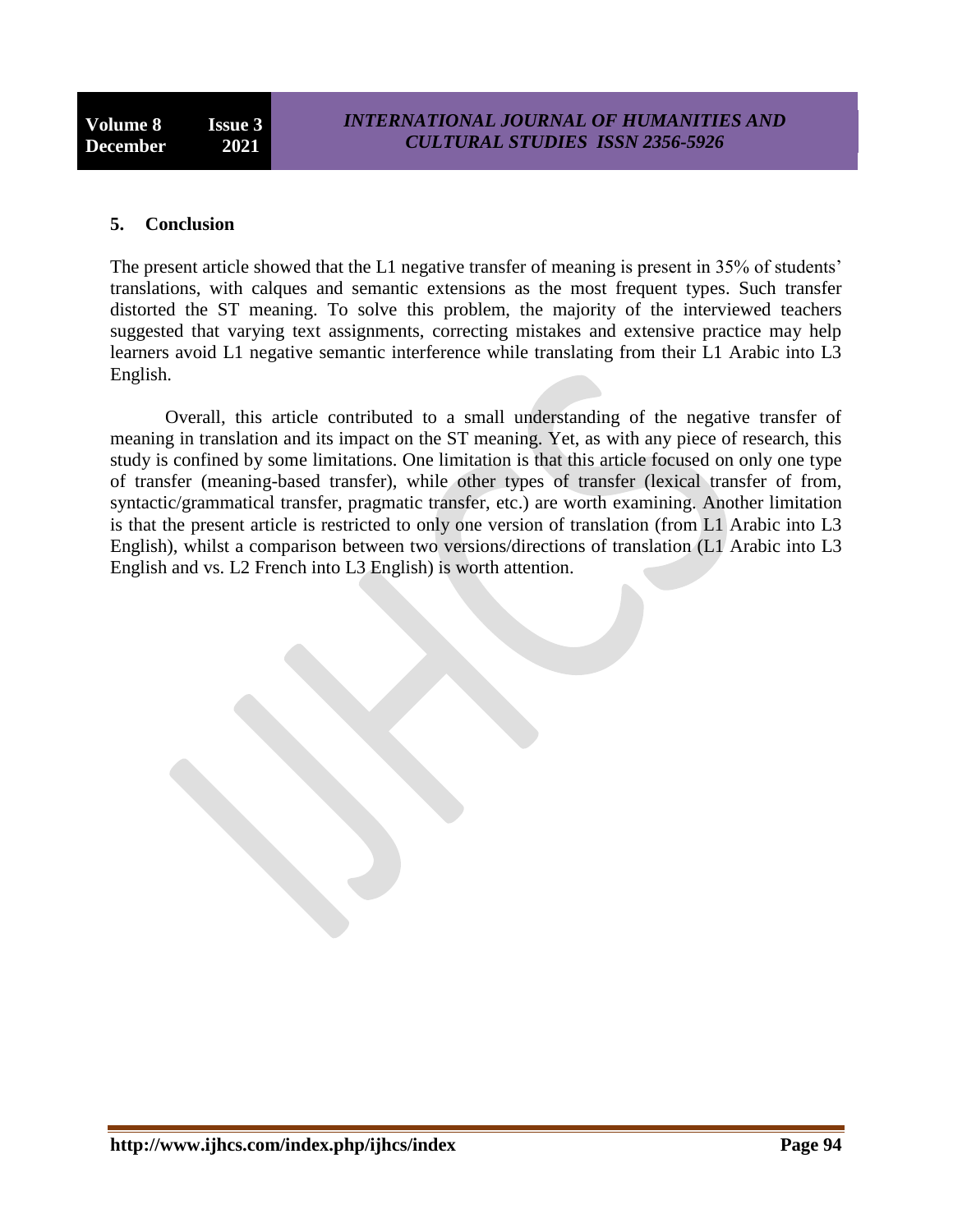#### **References**

- Benson, C. (2002). *Transfer/Cross-linguistic Influence. Key Concepts in ELT.*Oxford: Oxford University Press.
- Burt, M. K. (1974). Error analysis in the adult EFL classroom. *TESOL Quarterly*, *9*(1), 53-63. doi:10.2307/3586012
- Bouvy, C. (2000). Towards the construction of a theory of cross-linguistic transfer. In J. Cenoz& U. Jessner (Eds.), *English in Europe: The Acquisition of a Third* Language (pp. 143–156). Clevedon: Multilingual Matters.
- Dulay, H., Burt, M., & Krashen, S. (1982). *Language Two*. New York: O.U.P.
- Duran, M. O. (2016). *Crosslinguistic influence in L2 English oral production: The effects of cognitive language learning abilities and input* (Doctoral dissertation,Universitat de Barcelona). Retrieved November 13<sup>th</sup>, 2017 from https://dialnet.unirioja.es/servlet/tesis?codigo=119040
- Ellis, R. (1995). Interpretation tasks for grammar teaching. *TESOL Quarterly*, *29*(1), 87‑ 105. doi:10.2307/3587806
- Galvao, G.C.T. (2009). *Linguistic interference in translated academic texts: A case of Portuguese interference in abstracts translated into English* (Master dissertation, Växjö University). Retrieved September  $22<sup>nd</sup>$ , 2018 from https://www.semanticscholar.org/paper/Linguisticinterference-in-translated-academic-%3A-A-Galvao/daacf555fa921d94a8ab83a078f76874b0480e9f
- Hanafi, A. (2014). Thesecondlanguageinfluenceonforeignlanguagelearners'errors: ThecaseoftheFrenchlanguageforAlgerianstudentslearningEnglishasaforeignlanguage. *European Scientific Journal*, *2*, 30‑ 39.
- House, J. (1977). *Translation Quality Assessment: A Model Revisited*. Gunter Narr Verlag Tübingen.
- Hassan, B. A. (2014). *Between English and Arabic: A Practical Course in Translation*. Cambridge Scholars Publishing.
- James, C. (1998a). *Errors in Language Learning and Use: Exploring Error Analysis*. London and New York: Routledge.
- James, C. (2013). *Errors in Language Learning and Use: Exploring Error Analysis*. London and New York: Routledge.
- Jarvis, S. (2009). Lexical transfer. InA. Pavlenko (Ed.),*The Bilingual Mental Lexicon* (pp. 99‑ 124). Bristol, UK: Multilingual Matters.
- Jarvis, S., &Pavlenko, A. (2008). *Crosslinguistic Influence in Language and Cognition*. New York: Routledge.
- Jiang, N. (2000). Lexical representation and development in a second language. *SSLA,24*, 617– 637. doi: [10.1093/applin/21.1.47](https://www.researchgate.net/deref/http%3A%2F%2Fdx.doi.org%2F10.1093%2Fapplin%2F21.1.47?_sg%5B0%5D=H4u4waeUy1bGWKkgChkmfR9oDu7RjUJ4lYpFdZqVF6y7ZSkW2XS7XP0-8yDOzUuFyoAFIUN9vmFzjaUtcCzandydaw.wJcFPOcPDjItVS8pWiq_5odI1lDR5d4wmQcBCLlHEiZdOez1k6aaUioLR8QidbhT9RzzhAQGX0CcdEYzQ4KIAQ)
- Jiang, N. (2002). Form-meaning mapping in vocabulary acquisition in a second language. *Applied Linguistics,21*(1), 47–77. doi: 10.1017.S0272263102004047
- Jiang, N. (2004). Semantic transfer and its implications for vocabulary teaching in a second language. *Modern Language Journal,88*(iii), 416–437. doi: 10.1111/j.0026- 7902.2004.00238.x